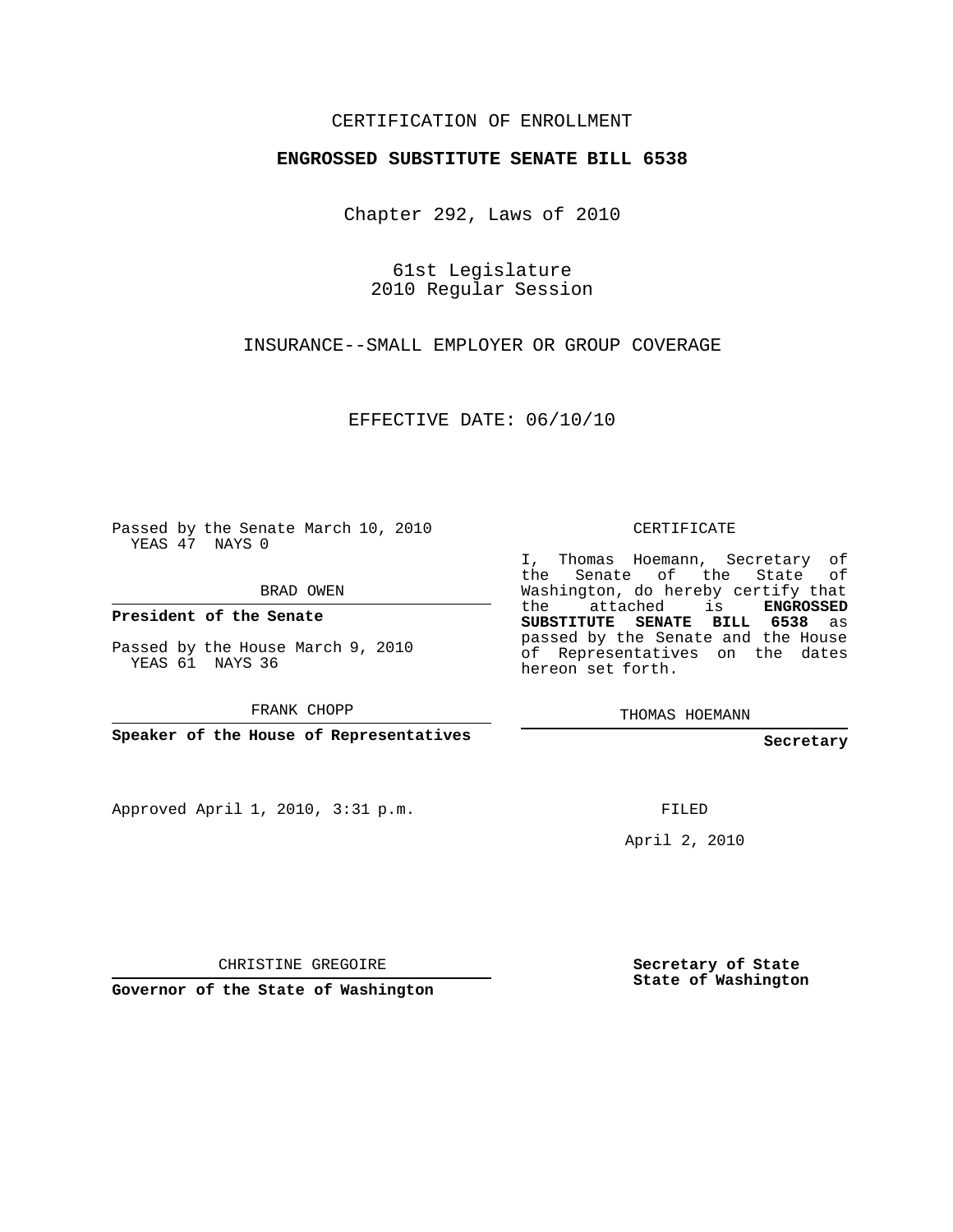## **ENGROSSED SUBSTITUTE SENATE BILL 6538** \_\_\_\_\_\_\_\_\_\_\_\_\_\_\_\_\_\_\_\_\_\_\_\_\_\_\_\_\_\_\_\_\_\_\_\_\_\_\_\_\_\_\_\_\_

\_\_\_\_\_\_\_\_\_\_\_\_\_\_\_\_\_\_\_\_\_\_\_\_\_\_\_\_\_\_\_\_\_\_\_\_\_\_\_\_\_\_\_\_\_

AS AMENDED BY THE HOUSE

Passed Legislature - 2010 Regular Session

## **State of Washington 61st Legislature 2010 Regular Session**

**By** Senate Health & Long-Term Care (originally sponsored by Senators Keiser and Pflug)

READ FIRST TIME 02/05/10.

 AN ACT Relating to the definition of small groups for insurance purposes; amending RCW 48.43.035, 48.44.010, 48.44.023, 48.46.020, 48.46.066, 48.21.045, and 48.21.047; reenacting and amending RCW 48.43.005; creating a new section; providing a contingent effective date; and providing a contingent expiration date.

BE IT ENACTED BY THE LEGISLATURE OF THE STATE OF WASHINGTON:

 **Sec. 1.** RCW 48.43.005 and 2008 c 145 s 20 and 2008 c 144 s 1 are each reenacted and amended to read as follows:

 Unless otherwise specifically provided, the definitions in this section apply throughout this chapter.

 (1) "Adjusted community rate" means the rating method used to establish the premium for health plans adjusted to reflect actuarially demonstrated differences in utilization or cost attributable to geographic region, age, family size, and use of wellness activities.

 (2) "Basic health plan" means the plan described under chapter 70.47 RCW, as revised from time to time.

 (3) "Basic health plan model plan" means a health plan as required in RCW 70.47.060(2)(e).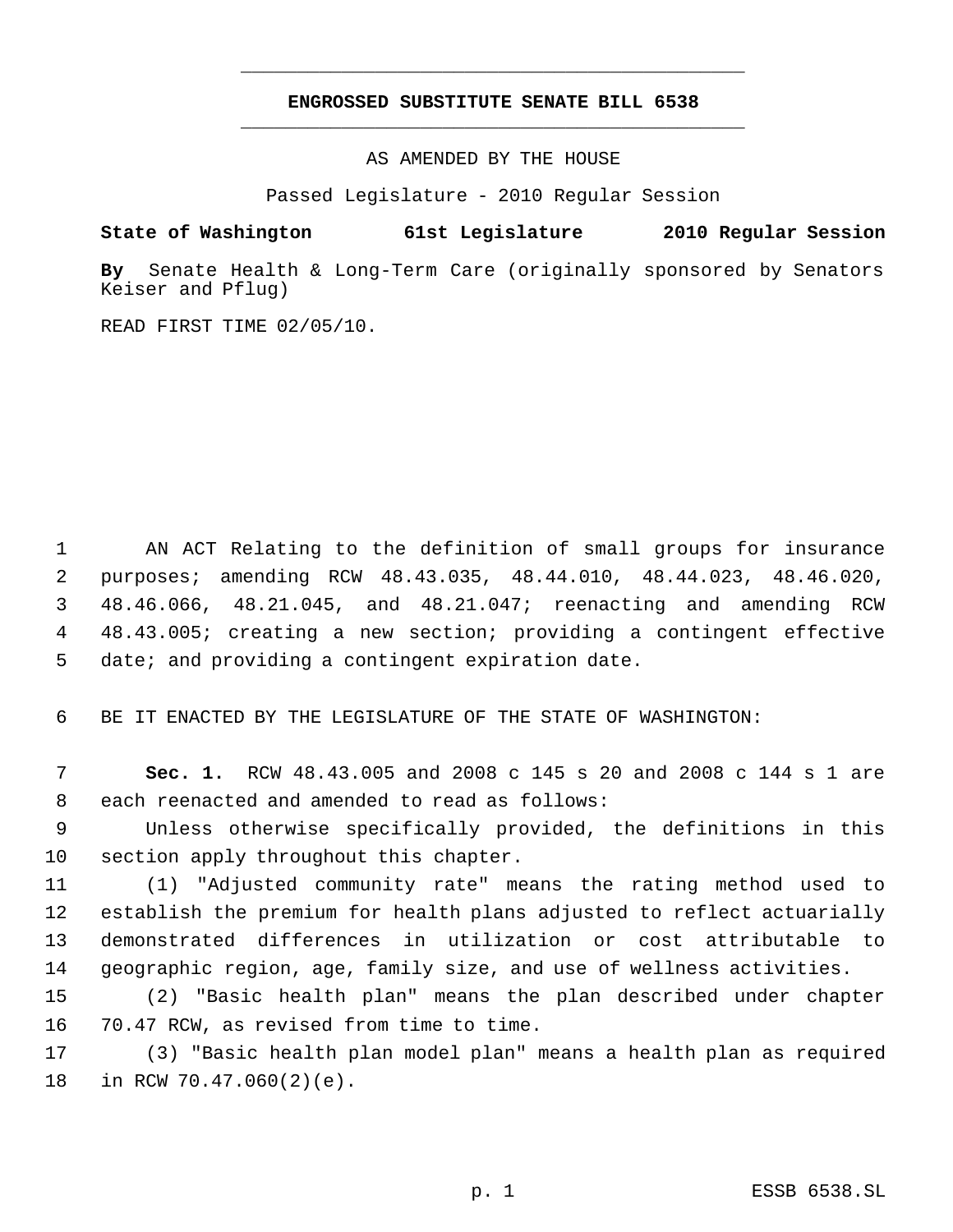(4) "Basic health plan services" means that schedule of covered health services, including the description of how those benefits are to be administered, that are required to be delivered to an enrollee under the basic health plan, as revised from time to time.

(5) "Catastrophic health plan" means:

 (a) In the case of a contract, agreement, or policy covering a single enrollee, a health benefit plan requiring a calendar year deductible of, at a minimum, one thousand seven hundred fifty dollars and an annual out-of-pocket expense required to be paid under the plan (other than for premiums) for covered benefits of at least three thousand five hundred dollars, both amounts to be adjusted annually by 12 the insurance commissioner; and

 (b) In the case of a contract, agreement, or policy covering more than one enrollee, a health benefit plan requiring a calendar year deductible of, at a minimum, three thousand five hundred dollars and an annual out-of-pocket expense required to be paid under the plan (other than for premiums) for covered benefits of at least six thousand dollars, both amounts to be adjusted annually by the insurance commissioner; or

 (c) Any health benefit plan that provides benefits for hospital inpatient and outpatient services, professional and prescription drugs provided in conjunction with such hospital inpatient and outpatient services, and excludes or substantially limits outpatient physician services and those services usually provided in an office setting.

 In July 2008, and in each July thereafter, the insurance commissioner shall adjust the minimum deductible and out-of-pocket expense required for a plan to qualify as a catastrophic plan to reflect the percentage change in the consumer price index for medical care for a preceding twelve months, as determined by the United States department of labor. The adjusted amount shall apply on the following January 1st.

 (6) "Certification" means a determination by a review organization that an admission, extension of stay, or other health care service or procedure has been reviewed and, based on the information provided, meets the clinical requirements for medical necessity, appropriateness, level of care, or effectiveness under the auspices of the applicable health benefit plan.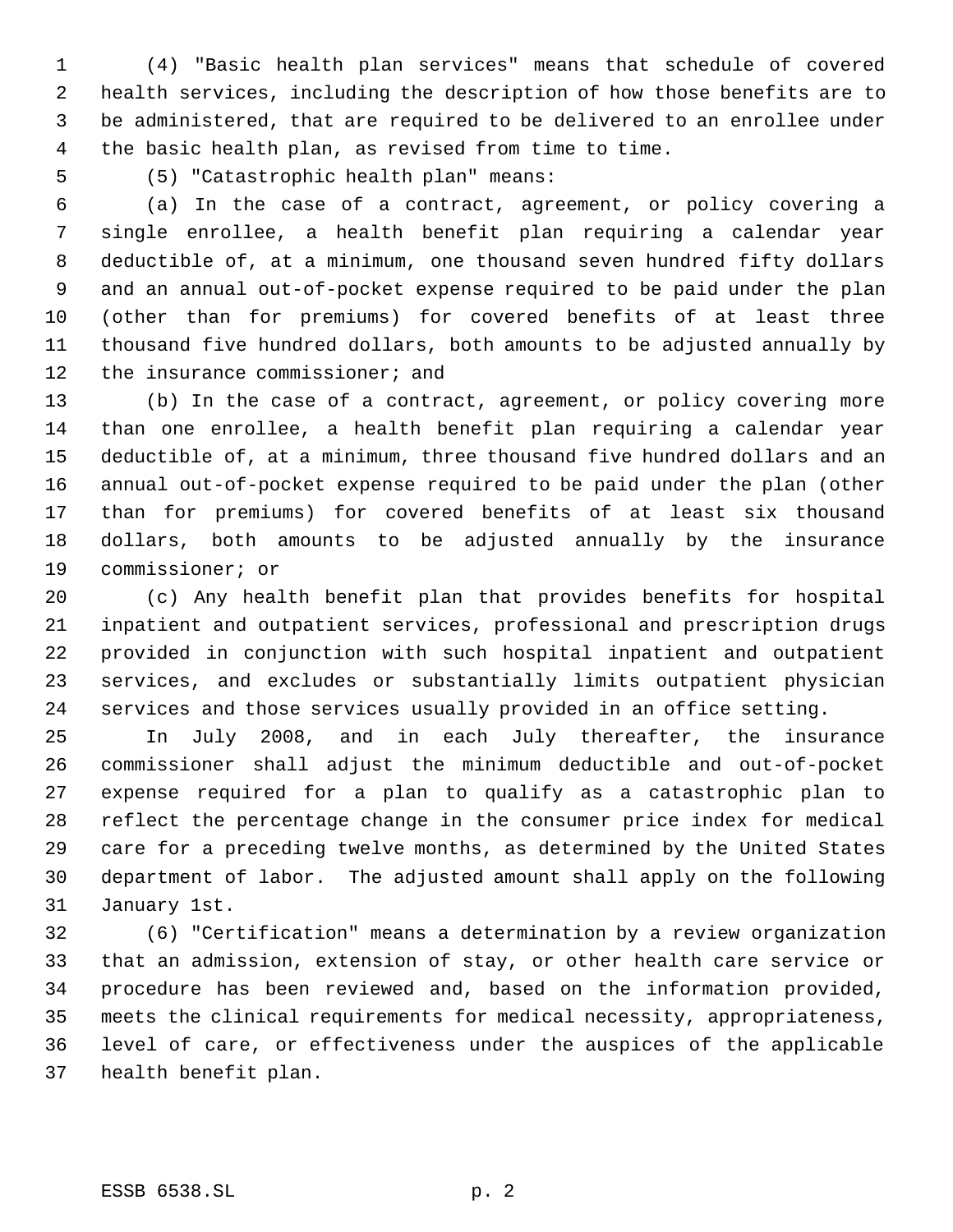(7) "Concurrent review" means utilization review conducted during a patient's hospital stay or course of treatment.

 (8) "Covered person" or "enrollee" means a person covered by a health plan including an enrollee, subscriber, policyholder, beneficiary of a group plan, or individual covered by any other health plan.

 (9) "Dependent" means, at a minimum, the enrollee's legal spouse and unmarried dependent children who qualify for coverage under the enrollee's health benefit plan.

 (10) "Employee" has the same meaning given to the term, as of January 1, 2008, under section 3(6) of the federal employee retirement income security act of 1974.

 (11) "Emergency medical condition" means the emergent and acute onset of a symptom or symptoms, including severe pain, that would lead a prudent layperson acting reasonably to believe that a health condition exists that requires immediate medical attention, if failure to provide medical attention would result in serious impairment to bodily functions or serious dysfunction of a bodily organ or part, or would place the person's health in serious jeopardy.

 (12) "Emergency services" means otherwise covered health care services medically necessary to evaluate and treat an emergency medical condition, provided in a hospital emergency department.

 (13) "Enrollee point-of-service cost-sharing" means amounts paid to health carriers directly providing services, health care providers, or health care facilities by enrollees and may include copayments, coinsurance, or deductibles.

 (14) "Grievance" means a written complaint submitted by or on behalf of a covered person regarding: (a) Denial of payment for medical services or nonprovision of medical services included in the covered person's health benefit plan, or (b) service delivery issues other than denial of payment for medical services or nonprovision of medical services, including dissatisfaction with medical care, waiting time for medical services, provider or staff attitude or demeanor, or dissatisfaction with service provided by the health carrier.

 (15) "Health care facility" or "facility" means hospices licensed under chapter 70.127 RCW, hospitals licensed under chapter 70.41 RCW, rural health care facilities as defined in RCW 70.175.020, psychiatric hospitals licensed under chapter 71.12 RCW, nursing homes licensed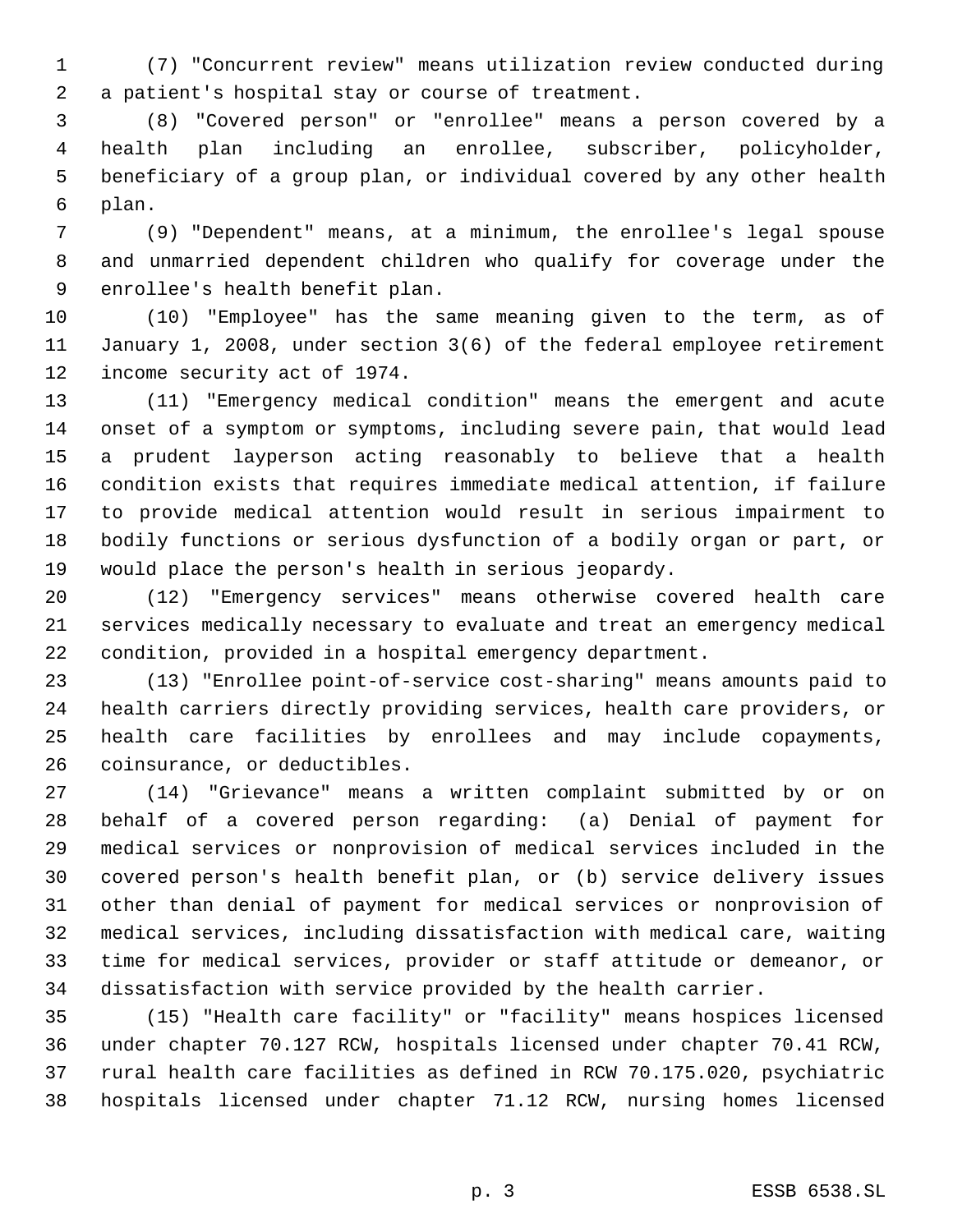under chapter 18.51 RCW, community mental health centers licensed under chapter 71.05 or 71.24 RCW, kidney disease treatment centers licensed under chapter 70.41 RCW, ambulatory diagnostic, treatment, or surgical facilities licensed under chapter 70.41 RCW, drug and alcohol treatment facilities licensed under chapter 70.96A RCW, and home health agencies licensed under chapter 70.127 RCW, and includes such facilities if owned and operated by a political subdivision or instrumentality of the state and such other facilities as required by federal law and implementing regulations.

(16) "Health care provider" or "provider" means:

 (a) A person regulated under Title 18 or chapter 70.127 RCW, to practice health or health-related services or otherwise practicing health care services in this state consistent with state law; or

 (b) An employee or agent of a person described in (a) of this subsection, acting in the course and scope of his or her employment.

 (17) "Health care service" means that service offered or provided by health care facilities and health care providers relating to the prevention, cure, or treatment of illness, injury, or disease.

 (18) "Health carrier" or "carrier" means a disability insurer regulated under chapter 48.20 or 48.21 RCW, a health care service contractor as defined in RCW 48.44.010, or a health maintenance organization as defined in RCW 48.46.020.

 (19) "Health plan" or "health benefit plan" means any policy, contract, or agreement offered by a health carrier to provide, arrange, reimburse, or pay for health care services except the following:

 (a) Long-term care insurance governed by chapter 48.84 or 48.83 RCW;

 (b) Medicare supplemental health insurance governed by chapter 48.66 RCW;

 (c) Coverage supplemental to the coverage provided under chapter 55, Title 10, United States Code;

 (d) Limited health care services offered by limited health care service contractors in accordance with RCW 48.44.035;

(e) Disability income;

 (f) Coverage incidental to a property/casualty liability insurance policy such as automobile personal injury protection coverage and homeowner guest medical;

(g) Workers' compensation coverage;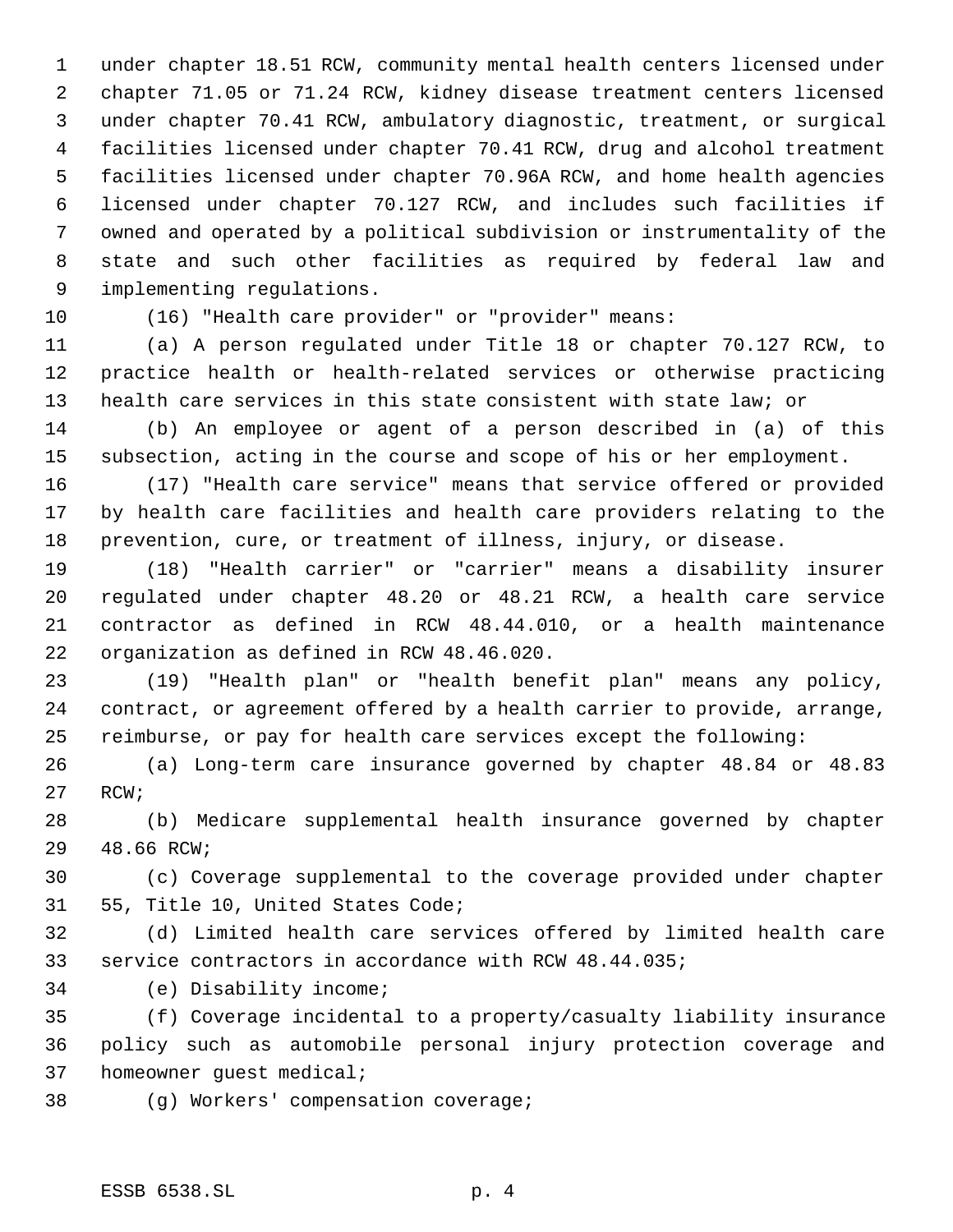- 
- (h) Accident only coverage;

 (i) Specified disease or illness-triggered fixed payment insurance, hospital confinement fixed payment insurance, or other fixed payment 4 insurance offered as an independent, noncoordinated benefit;

(j) Employer-sponsored self-funded health plans;

(k) Dental only and vision only coverage; and

 (l) Plans deemed by the insurance commissioner to have a short-term limited purpose or duration, or to be a student-only plan that is guaranteed renewable while the covered person is enrolled as a regular full-time undergraduate or graduate student at an accredited higher education institution, after a written request for such classification by the carrier and subsequent written approval by the insurance commissioner.

 (20) "Material modification" means a change in the actuarial value of the health plan as modified of more than five percent but less than fifteen percent.

 (21) "Preexisting condition" means any medical condition, illness, or injury that existed any time prior to the effective date of coverage.

 (22) "Premium" means all sums charged, received, or deposited by a health carrier as consideration for a health plan or the continuance of a health plan. Any assessment or any "membership," "policy," "contract," "service," or similar fee or charge made by a health carrier in consideration for a health plan is deemed part of the premium. "Premium" shall not include amounts paid as enrollee point-of-service cost-sharing.

 (23) "Review organization" means a disability insurer regulated under chapter 48.20 or 48.21 RCW, health care service contractor as defined in RCW 48.44.010, or health maintenance organization as defined in RCW 48.46.020, and entities affiliated with, under contract with, or acting on behalf of a health carrier to perform a utilization review.

 (24) "Small employer" or "small group" means any person, firm, corporation, partnership, association, political subdivision, sole proprietor, or self-employed individual that is actively engaged in 35 business that employed an average of at least  $((two))$  one but no more than fifty employees, during the previous calendar year and employed at 37 least (( $t$ wo)) one employee(( $\pm$ )) on the first day of the plan year, is not formed primarily for purposes of buying health insurance, and in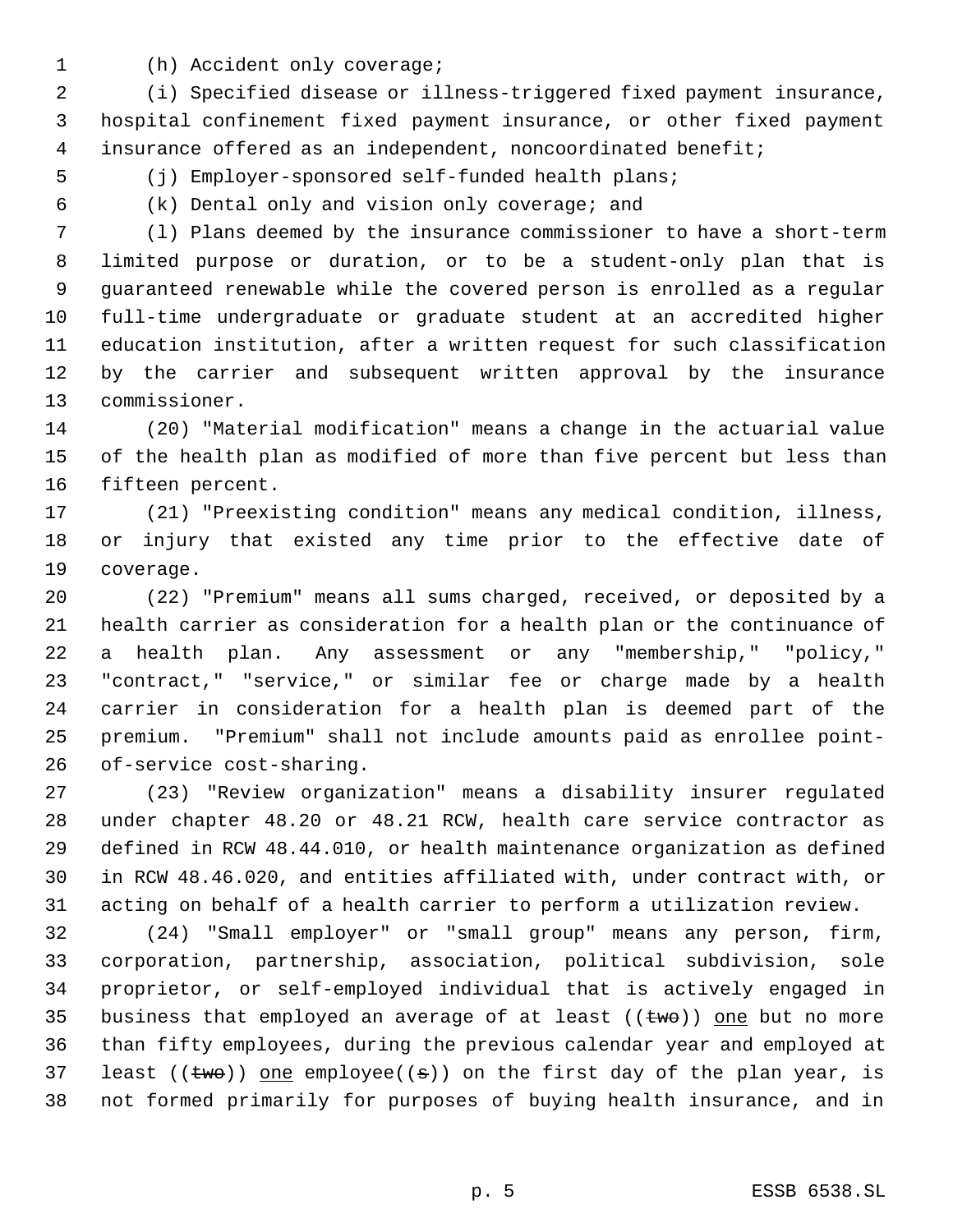which a bona fide employer-employee relationship exists. In determining the number of employees, companies that are affiliated companies, or that are eligible to file a combined tax return for purposes of taxation by this state, shall be considered an employer. Subsequent to the issuance of a health plan to a small employer and for the purpose of determining eligibility, the size of a small employer shall be determined annually. Except as otherwise specifically provided, a small employer shall continue to be considered a small employer until the plan anniversary following the date the small employer no longer meets the requirements of this definition. A self-11 employed individual or sole proprietor ((who is covered as a group of 12 one on the day prior to June 10, 2004, shall also be considered a "small employer" to the extent that individual or group of one is 14 entitled-to-have-his-or-her-coverage-renewed-as-provided-in-RCW 15 48.43.035(6))) who is covered as a group of one must also: (a) Have 16 been employed by the same small employer or small group for at least 17 twelve months prior to application for small group coverage, and (b) 18 verify that he or she derived at least seventy-five percent of his or 19 her income from a trade or business through which the individual or 20 sole proprietor has attempted to earn taxable income and for which he or she has filed the appropriate internal revenue service form 1040, schedule C or F, for the previous taxable year, except a self-employed 23 individual or sole proprietor in an agricultural trade or business, must have derived at least fifty-one percent of his or her income from the trade or business through which the individual or sole proprietor has attempted to earn taxable income and for which he or she has filed 27 the appropriate internal revenue service form 1040, for the previous 28 taxable year.

 (25) "Utilization review" means the prospective, concurrent, or retrospective assessment of the necessity and appropriateness of the allocation of health care resources and services of a provider or facility, given or proposed to be given to an enrollee or group of enrollees.

 (26) "Wellness activity" means an explicit program of an activity consistent with department of health guidelines, such as, smoking cessation, injury and accident prevention, reduction of alcohol misuse, appropriate weight reduction, exercise, automobile and motorcycle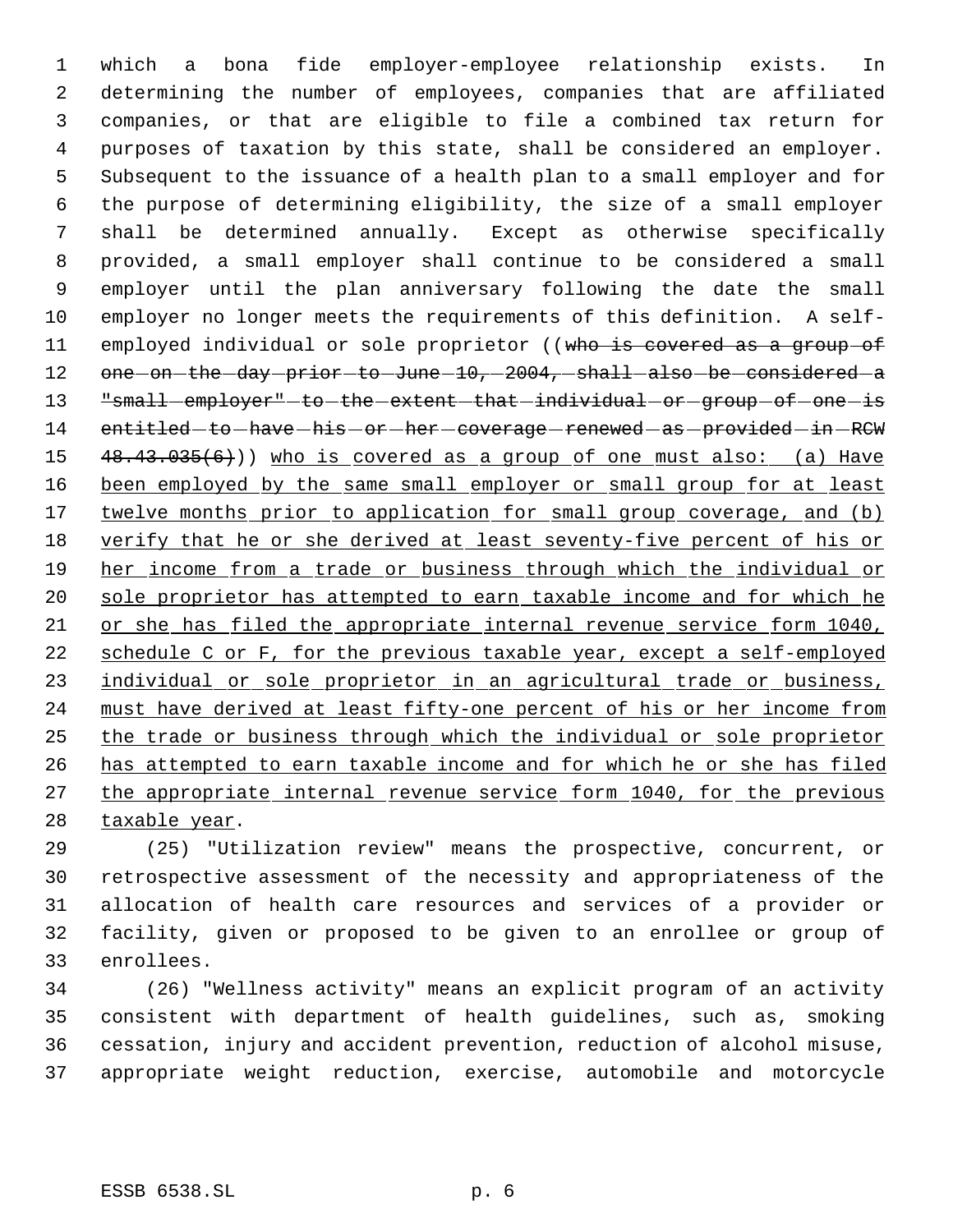safety, blood cholesterol reduction, and nutrition education for the purpose of improving enrollee health status and reducing health service costs.

 **Sec. 2.** RCW 48.43.035 and 2004 c 244 s 4 are each amended to read as follows:

For group health benefit plans, the following shall apply:

 (1) All health carriers shall accept for enrollment any state resident within the group to whom the plan is offered and within the carrier's service area and provide or assure the provision of all covered services regardless of age, sex, family structure, ethnicity, race, health condition, geographic location, employment status, socioeconomic status, other condition or situation, or the provisions of RCW 49.60.174(2). The insurance commissioner may grant a temporary exemption from this subsection, if, upon application by a health carrier the commissioner finds that the clinical, financial, or administrative capacity to serve existing enrollees will be impaired if a health carrier is required to continue enrollment of additional eligible individuals.

 (2) Except as provided in subsection (5) of this section, all health plans shall contain or incorporate by endorsement a guarantee of the continuity of coverage of the plan. For the purposes of this section, a plan is "renewed" when it is continued beyond the earliest date upon which, at the carrier's sole option, the plan could have been terminated for other than nonpayment of premium. The carrier may consider the group's anniversary date as the renewal date for purposes of complying with the provisions of this section.

 (3) The guarantee of continuity of coverage required in health plans shall not prevent a carrier from canceling or nonrenewing a health plan for:

(a) Nonpayment of premium;

 (b) Violation of published policies of the carrier approved by the insurance commissioner;

 (c) Covered persons entitled to become eligible for medicare benefits by reason of age who fail to apply for a medicare supplement plan or medicare cost, risk, or other plan offered by the carrier pursuant to federal laws and regulations;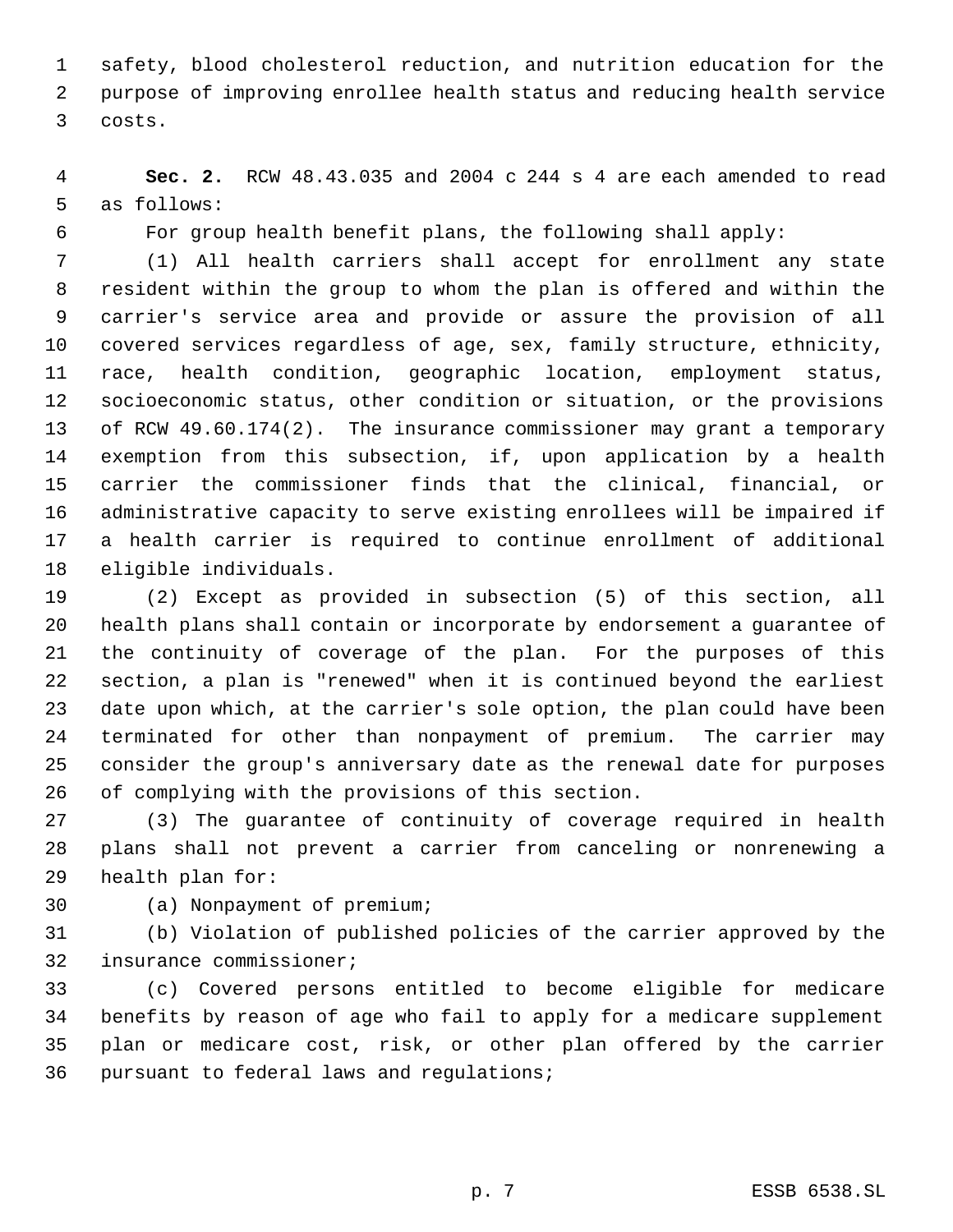(d) Covered persons who fail to pay any deductible or copayment amount owed to the carrier and not the provider of health care services;

(e) Covered persons committing fraudulent acts as to the carrier;

(f) Covered persons who materially breach the health plan; or

 (g) Change or implementation of federal or state laws that no longer permit the continued offering of such coverage.

 (4) The provisions of this section do not apply in the following cases:

(a) A carrier has zero enrollment on a product;

 (b) A carrier replaces a product and the replacement product is provided to all covered persons within that class or line of business, includes all of the services covered under the replaced product, and does not significantly limit access to the kind of services covered under the replaced product. The health plan may also allow unrestricted conversion to a fully comparable product;

 (c) No sooner than January 1, 2005, a carrier discontinues offering a particular type of health benefit plan offered for groups of up to two hundred if: (i) The carrier provides notice to each group of the discontinuation at least ninety days prior to the date of the discontinuation; (ii) the carrier offers to each group provided coverage of this type the option to enroll, with regard to small employer groups, in any other small employer group plan, or with regard to groups of up to two hundred, in any other applicable group plan, 25 currently being offered by the carrier in the applicable group market; and (iii) in exercising the option to discontinue coverage of this type and in offering the option of coverage under (c)(ii) of this subsection, the carrier acts uniformly without regard to any health status-related factor of enrolled individuals or individuals who may become eligible for this coverage;

 (d) A carrier discontinues offering all health coverage in the small group market or for groups of up to two hundred, or both markets, in the state and discontinues coverage under all existing group health benefit plans in the applicable market involved if: (i) The carrier provides notice to the commissioner of its intent to discontinue offering all such coverage in the state and its intent to discontinue coverage under all such existing health benefit plans at least one hundred eighty days prior to the date of the discontinuation of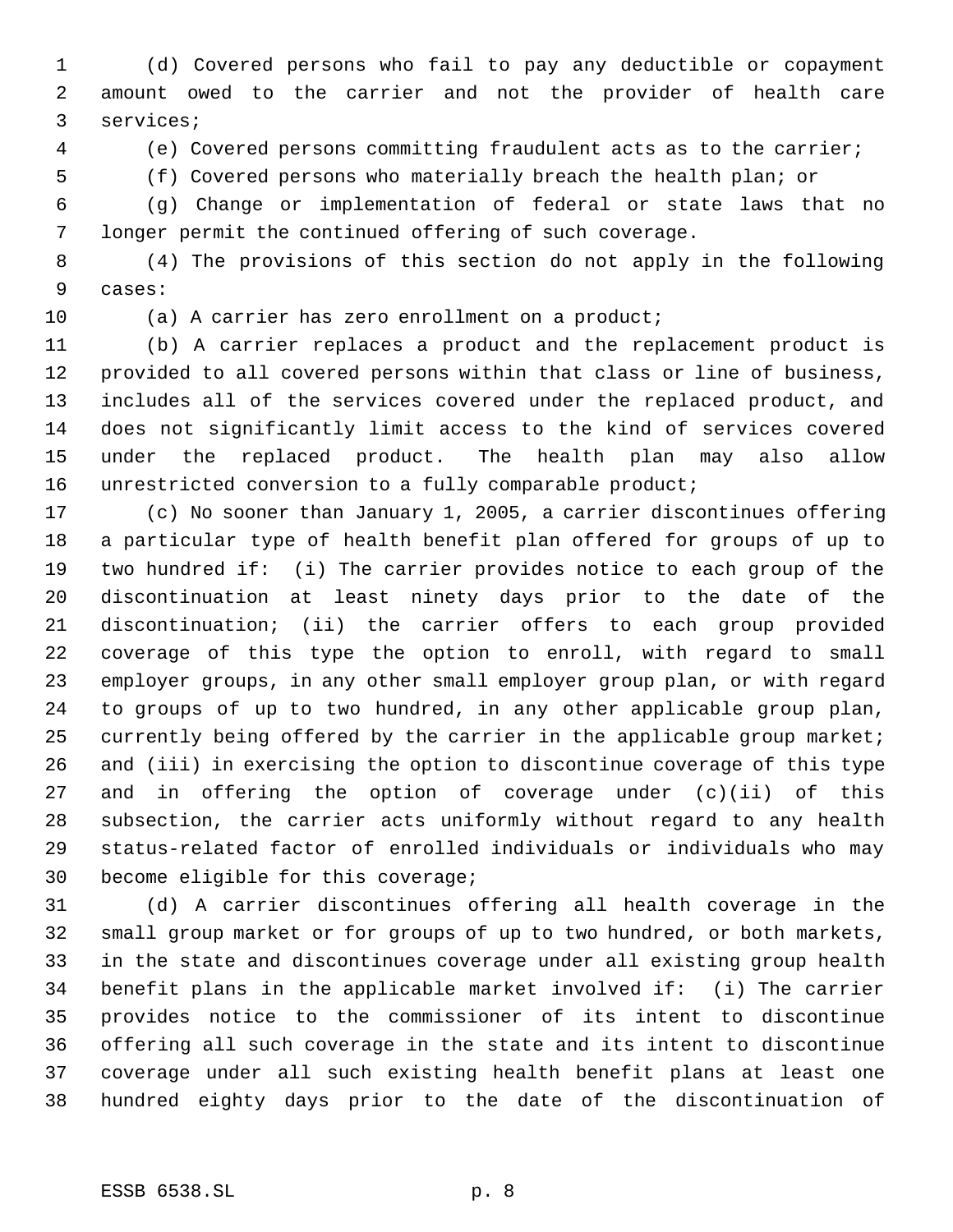coverage under all such existing health benefit plans; and (ii) the carrier provides notice to each covered group of the intent to discontinue the existing health benefit plan at least one hundred eighty days prior to the date of discontinuation. In the case of discontinuation under this subsection, the carrier may not issue any group health coverage in this state in the applicable group market involved for a five-year period beginning on the date of the discontinuation of the last health benefit plan not so renewed. This subsection (4) does not require a carrier to provide notice to the commissioner of its intent to discontinue offering a health benefit plan to new applicants when the carrier does not discontinue coverage of existing enrollees under that health benefit plan; or

 (e) A carrier is withdrawing from a service area or from a segment of its service area because the carrier has demonstrated to the insurance commissioner that the carrier's clinical, financial, or administrative capacity to serve enrollees would be exceeded.

 (5) The provisions of this section do not apply to health plans deemed by the insurance commissioner to be unique or limited or have a short-term purpose, after a written request for such classification by the carrier and subsequent written approval by the insurance commissioner.

22 (((6) -Notwithstanding -any -other -provision -of -this -section, -the 23 guarantee of continuity of coverage applies to a group of one only if: 24 (a) The carrier continues to offer any other small employer group plan in which the group of one was eligible to enroll on the day prior to 26 June 10, 2004; and (b) the person continues to qualify as a group of 27 one under the criteria in place on the day prior to June 10, 2004.))

 **Sec. 3.** RCW 48.44.010 and 2007 c 267 s 2 are each amended to read as follows:

For the purposes of this chapter:

 (1) "Health care services" means and includes medical, surgical, dental, chiropractic, hospital, optometric, podiatric, pharmaceutical, ambulance, custodial, mental health, and other therapeutic services.

 (2) "Provider" means any health professional, hospital, or other institution, organization, or person that furnishes health care services and is licensed to furnish such services.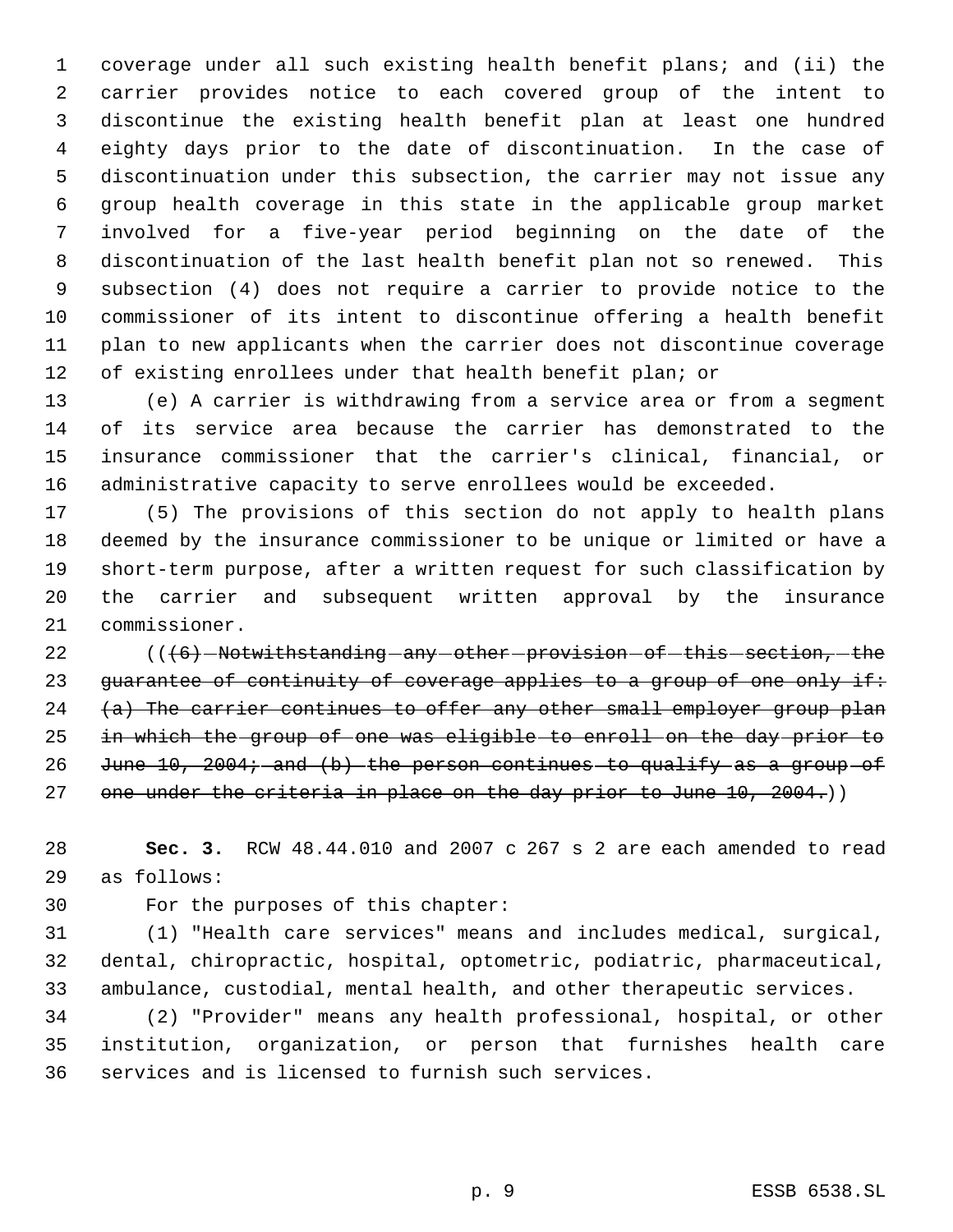(3) "Health care service contractor" means any corporation, cooperative group, or association, which is sponsored by or otherwise intimately connected with a provider or group of providers, who or which not otherwise being engaged in the insurance business, accepts prepayment for health care services from or for the benefit of persons or groups of persons as consideration for providing such persons with any health care services. "Health care service contractor" does not include direct patient-provider primary care practices as defined in RCW 48.150.010.

 (4) "Participating provider" means a provider, who or which has contracted in writing with a health care service contractor to accept payment from and to look solely to such contractor according to the terms of the subscriber contract for any health care services rendered to a person who has previously paid, or on whose behalf prepayment has been made, to such contractor for such services.

 (5) "Enrolled participant" means a person or group of persons who have entered into a contractual arrangement or on whose behalf a contractual arrangement has been entered into with a health care service contractor to receive health care services.

(6) "Commissioner" means the insurance commissioner.

 (7) "Uncovered expenditures" means the costs to the health care service contractor for health care services that are the obligation of the health care service contractor for which an enrolled participant would also be liable in the event of the health care service contractor's insolvency and for which no alternative arrangements have been made as provided herein. The term does not include expenditures for covered services when a provider has agreed not to bill the enrolled participant even though the provider is not paid by the health care service contractor, or for services that are guaranteed, insured or assumed by a person or organization other than the health care service contractor.

 (8) "Copayment" means an amount specified in a group or individual contract which is an obligation of an enrolled participant for a specific service which is not fully prepaid.

 (9) "Deductible" means the amount an enrolled participant is responsible to pay before the health care service contractor begins to pay the costs associated with treatment.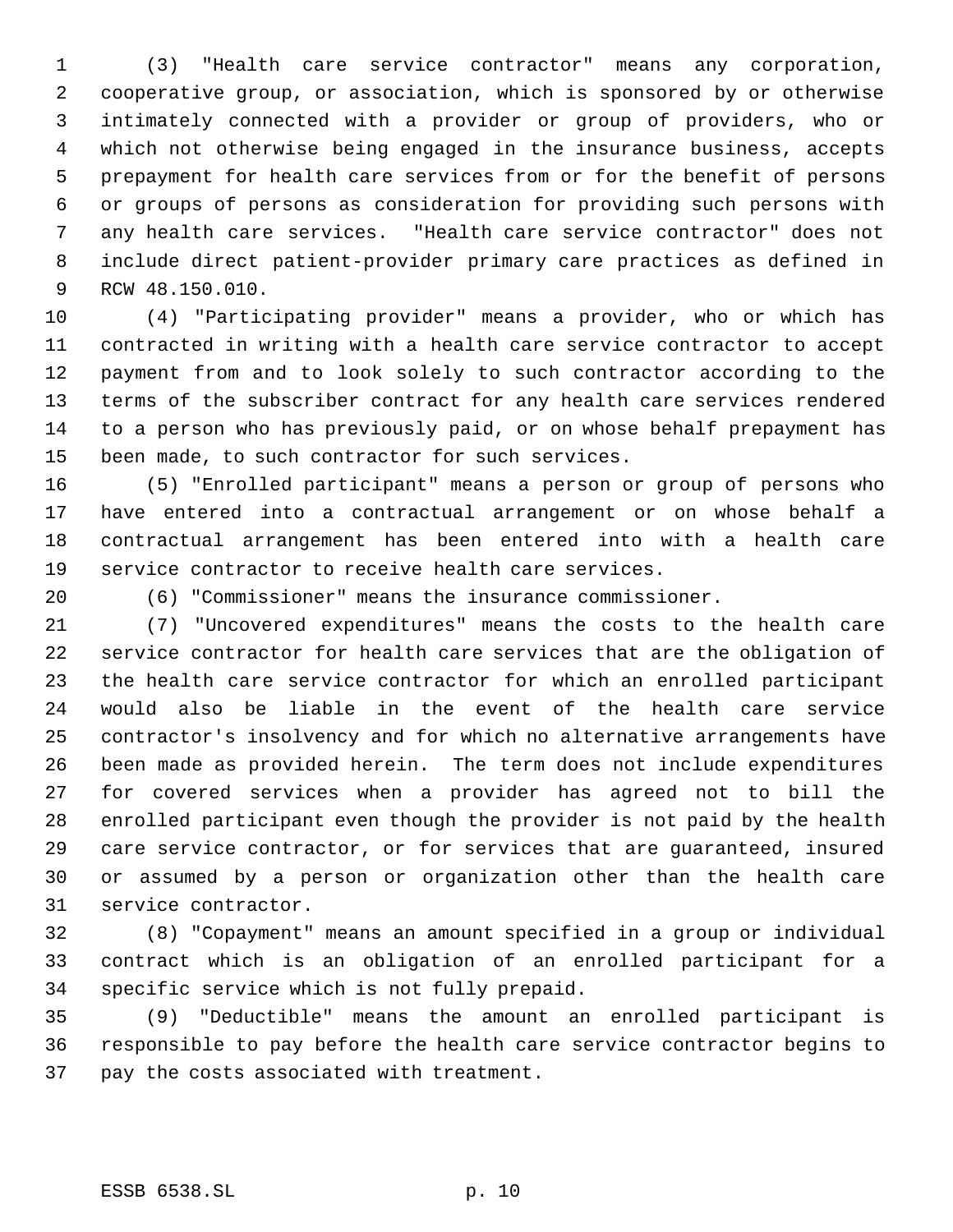(10) "Group contract" means a contract for health care services which by its terms limits eligibility to members of a specific group. The group contract may include coverage for dependents.

 (11) "Individual contract" means a contract for health care services issued to and covering an individual. An individual contract may include dependents.

 (12) "Carrier" means a health maintenance organization, an insurer, a health care service contractor, or other entity responsible for the payment of benefits or provision of services under a group or individual contract.

 (13) "Replacement coverage" means the benefits provided by a succeeding carrier.

 (14) "Insolvent" or "insolvency" means that the organization has been declared insolvent and is placed under an order of liquidation by a court of competent jurisdiction.

 (15) "Fully subordinated debt" means those debts that meet the requirements of RCW 48.44.037(3) and are recorded as equity.

 (16) "Net worth" means the excess of total admitted assets as defined in RCW 48.12.010 over total liabilities but the liabilities shall not include fully subordinated debt.

 (17) "Census date" means the date upon which a health care services 22 contractor offering coverage to a small employer must base rate 23 calculations. For a small employer applying for a health benefit plan 24 through a contractor other than its current contractor, the census date is the date that final group composition is received by the contractor. 26 For a small employer that is renewing its health benefit plan through 27 its existing contractor, the census date is ninety days prior to the 28 effective date of the renewal.

 **Sec. 4.** RCW 48.44.023 and 2009 c 131 s 2 are each amended to read as follows:

 (1)(a) A health care services contractor offering any health benefit plan to a small employer, either directly or through an association or member-governed group formed specifically for the purpose of purchasing health care, may offer and actively market to the small employer a health benefit plan featuring a limited schedule of covered health care services. Nothing in this subsection shall preclude a contractor from offering, or a small employer from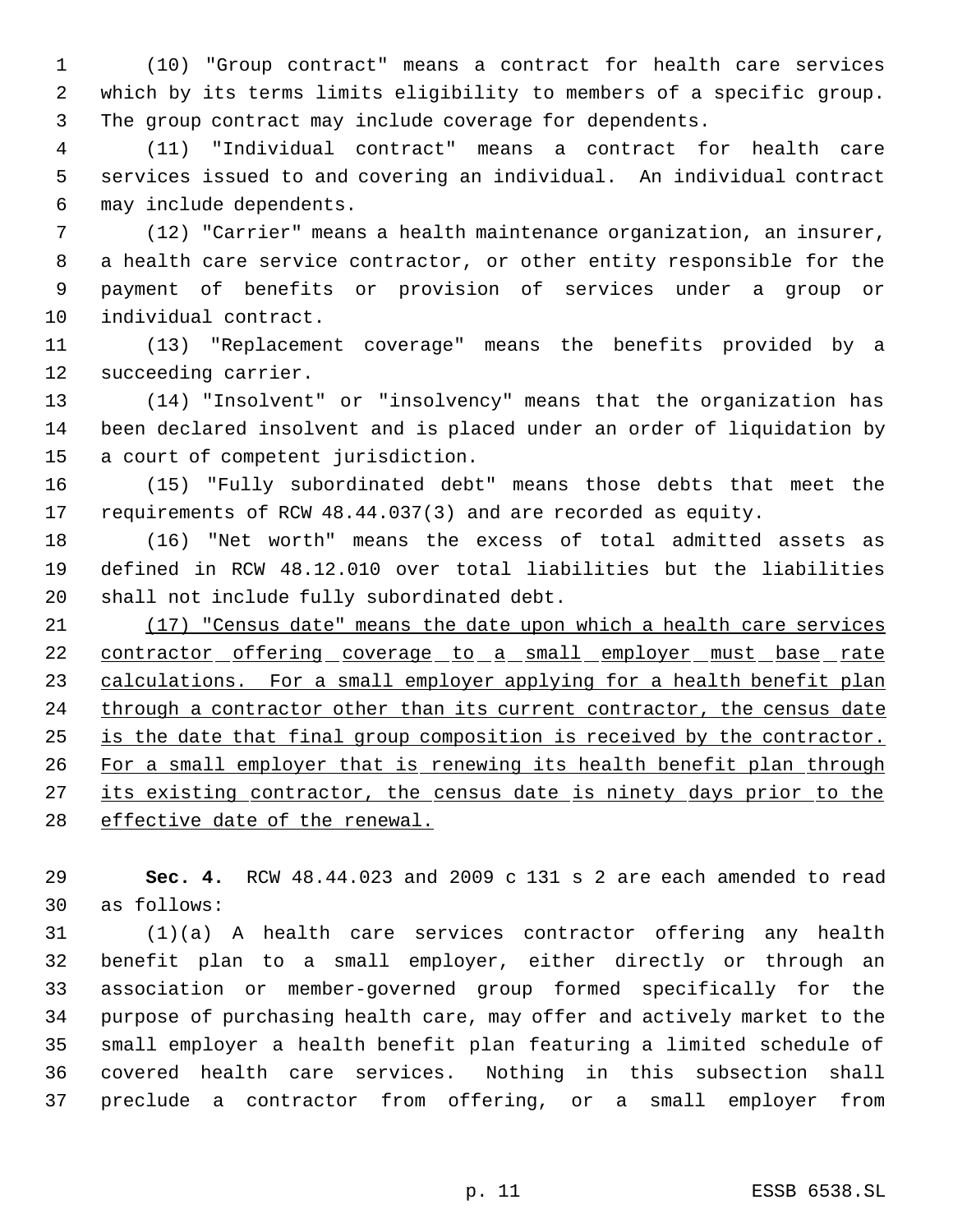purchasing, other health benefit plans that may have more comprehensive benefits than those included in the product offered under this subsection. A contractor offering a health benefit plan under this subsection shall clearly disclose all covered benefits to the small employer in a brochure filed with the commissioner.

 (b) A health benefit plan offered under this subsection shall provide coverage for hospital expenses and services rendered by a physician licensed under chapter 18.57 or 18.71 RCW but is not subject to the requirements of RCW 48.44.225, 48.44.240, 48.44.245, 48.44.290, 48.44.300, 48.44.310, 48.44.320, 48.44.325, 48.44.330, 48.44.335, 48.44.344, 48.44.360, 48.44.400, 48.44.440, 48.44.450, and 48.44.460.

 (2) Nothing in this section shall prohibit a health care service contractor from offering, or a purchaser from seeking, health benefit plans with benefits in excess of the health benefit plan offered under subsection (1) of this section. All forms, policies, and contracts shall be submitted for approval to the commissioner, and the rates of any plan offered under this section shall be reasonable in relation to the benefits thereto.

 (3) Premium rates for health benefit plans for small employers as defined in this section shall be subject to the following provisions:

 (a) The contractor shall develop its rates based on an adjusted community rate and may only vary the adjusted community rate for:

(i) Geographic area;

(ii) Family size;

(iii) Age; and

(iv) Wellness activities.

 (b) The adjustment for age in (a)(iii) of this subsection may not use age brackets smaller than five-year increments, which shall begin with age twenty and end with age sixty-five. Employees under the age of twenty shall be treated as those age twenty.

 (c) The contractor shall be permitted to develop separate rates for individuals age sixty-five or older for coverage for which medicare is the primary payer and coverage for which medicare is not the primary payer. Both rates shall be subject to the requirements of this subsection (3).

 (d) The permitted rates for any age group shall be no more than four hundred twenty-five percent of the lowest rate for all age groups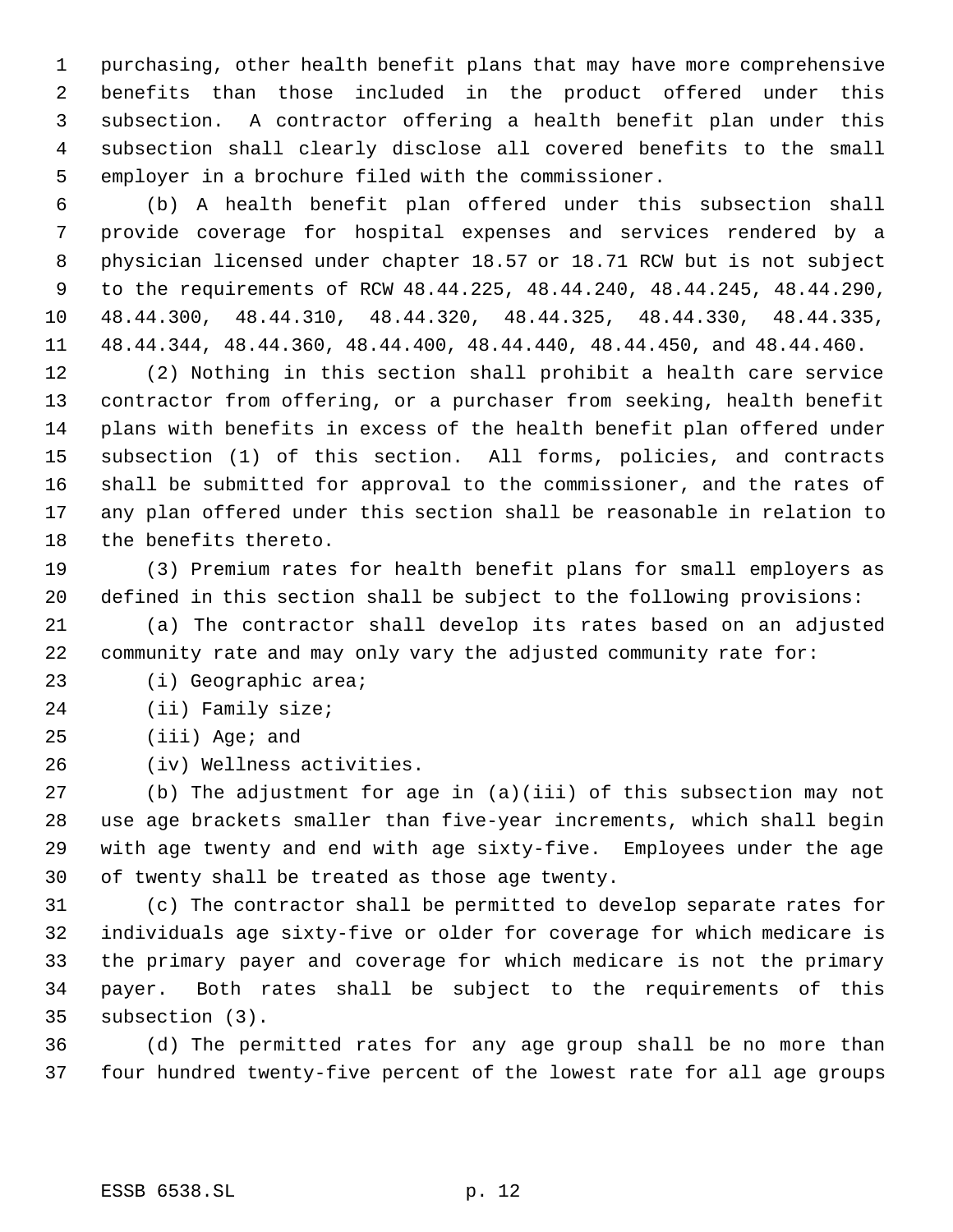on January 1, 1996, four hundred percent on January 1, 1997, and three hundred seventy-five percent on January 1, 2000, and thereafter.

 (e) A discount for wellness activities shall be permitted to reflect actuarially justified differences in utilization or cost attributed to such programs. Up to a twenty percent variance may be allowed for small employers that develop and implement a wellness program or activities that directly improve employee wellness. Employers shall document program activities with the carrier and may, after three years of implementation, request a reduction in premiums based on improved employee health and wellness. While carriers may review the employer's claim history when making a determination regarding whether the employer's wellness program has improved employee health, the carrier may not use maternity or prevention services claims to deny the employer's request. Carriers may consider issues such as improved productivity or a reduction in absenteeism due to illness if submitted by the employer for consideration. Interested employers may also work with the carrier to develop a wellness program and a means to track improved employee health.

 (f) The rate charged for a health benefit plan offered under this section may not be adjusted more frequently than annually except that the premium may be changed to reflect:

(i) Changes to the enrollment of the small employer;

(ii) Changes to the family composition of the employee;

 (iii) Changes to the health benefit plan requested by the small employer; or

 (iv) Changes in government requirements affecting the health benefit plan.

28 (g) On the census date, as defined in RCW 48.44.010, rating factors shall produce premiums for identical groups that differ only by the 30 amounts attributable to plan design, and differences in census date between new and renewal groups, with the exception of discounts for health improvement programs.

 (h) For the purposes of this section, a health benefit plan that contains a restricted network provision shall not be considered similar coverage to a health benefit plan that does not contain such a provision, provided that the restrictions of benefits to network providers result in substantial differences in claims costs. A carrier may develop its rates based on claims costs due to network provider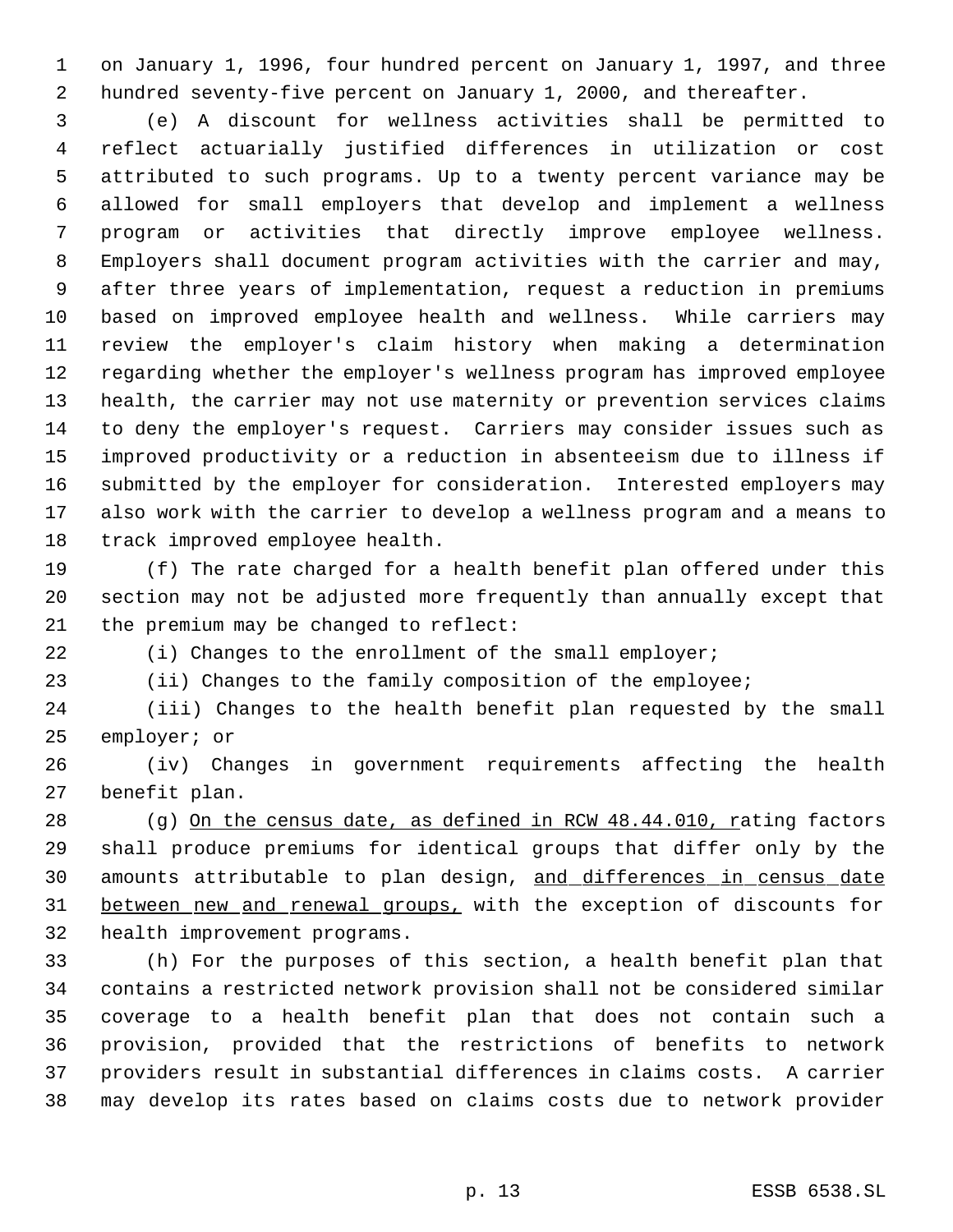reimbursement schedules or type of network. This subsection does not restrict or enhance the portability of benefits as provided in RCW 48.43.015.

 (i) Adjusted community rates established under this section shall pool the medical experience of all groups purchasing coverage, including the small group participants in the health insurance partnership established in RCW 70.47A.030. However, annual rate adjustments for each small group health benefit plan may vary by up to plus or minus four percentage points from the overall adjustment of a carrier's entire small group pool, such overall adjustment to be approved by the commissioner, upon a showing by the carrier, certified by a member of the American academy of actuaries that: (i) The variation is a result of deductible leverage, benefit design, or provider network characteristics; and (ii) for a rate renewal period, the projected weighted average of all small group benefit plans will have a revenue neutral effect on the carrier's small group pool. Variations of greater than four percentage points are subject to review by the commissioner, and must be approved or denied within sixty days of submittal. A variation that is not denied within sixty days shall be deemed approved. The commissioner must provide to the carrier a detailed actuarial justification for any denial within thirty days of the denial.

 (j) For health benefit plans purchased through the health insurance partnership established in chapter 70.47A RCW:

 (i) Any surcharge established pursuant to RCW 70.47A.030(2)(e) shall be applied only to health benefit plans purchased through the health insurance partnership; and

 (ii) Risk adjustment or reinsurance mechanisms may be used by the health insurance partnership program to redistribute funds to carriers participating in the health insurance partnership based on differences in risk attributable to individual choice of health plans or other factors unique to health insurance partnership participation. Use of such mechanisms shall be limited to the partnership program and will not affect small group health plans offered outside the partnership.

 (k) If the rate developed under this section varies the adjusted community rate for the factors listed in (a) of this subsection, the 37 date for determining those factors must be no more than ninety days prior to the effective date of the health benefit plan.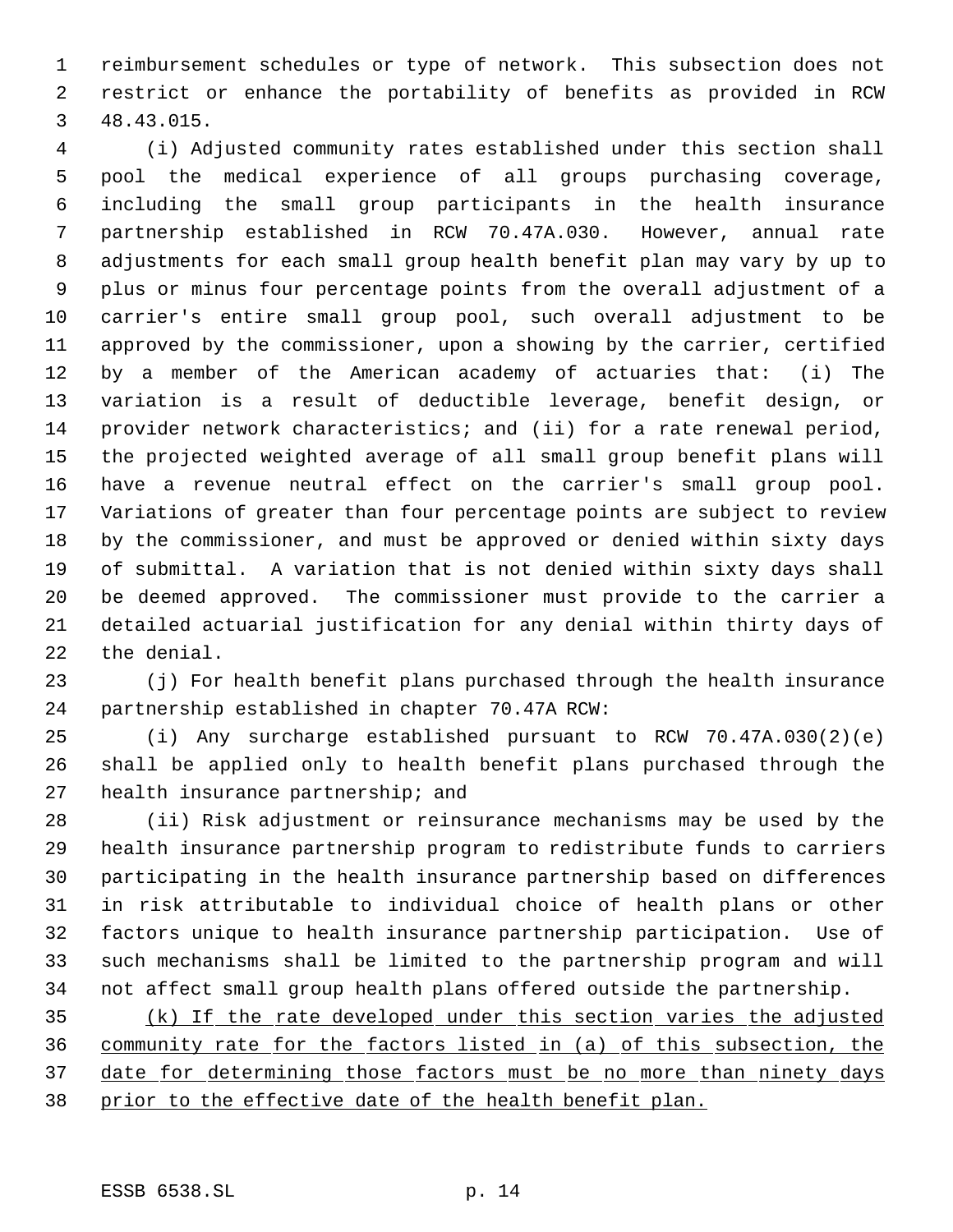(4) Nothing in this section shall restrict the right of employees to collectively bargain for insurance providing benefits in excess of those provided herein.

 (5)(a) Except as provided in this subsection and subsection (3)(g) 5 of this section, requirements used by a contractor in determining whether to provide coverage to a small employer shall be applied uniformly among all small employers applying for coverage or receiving coverage from the carrier.

 (b) A contractor shall not require a minimum participation level greater than:

 (i) One hundred percent of eligible employees working for groups 12 with three or less employees; and

 (ii) Seventy-five percent of eligible employees working for groups with more than three employees.

 (c) In applying minimum participation requirements with respect to a small employer, a small employer shall not consider employees or dependents who have similar existing coverage in determining whether the applicable percentage of participation is met.

 (d) A contractor may not increase any requirement for minimum employee participation or modify any requirement for minimum employer contribution applicable to a small employer at any time after the small employer has been accepted for coverage.

 (e) Minimum participation requirements and employer premium contribution requirements adopted by the health insurance partnership board under RCW 70.47A.110 shall apply only to the employers and employees who purchase health benefit plans through the health insurance partnership.

 (6) A contractor must offer coverage to all eligible employees of a small employer and their dependents. A contractor may not offer coverage to only certain individuals or dependents in a small employer group or to only part of the group. A contractor may not modify a health plan with respect to a small employer or any eligible employee or dependent, through riders, endorsements or otherwise, to restrict or exclude coverage or benefits for specific diseases, medical conditions, or services otherwise covered by the plan.

 **Sec. 5.** RCW 48.46.020 and 1990 c 119 s 1 are each amended to read as follows: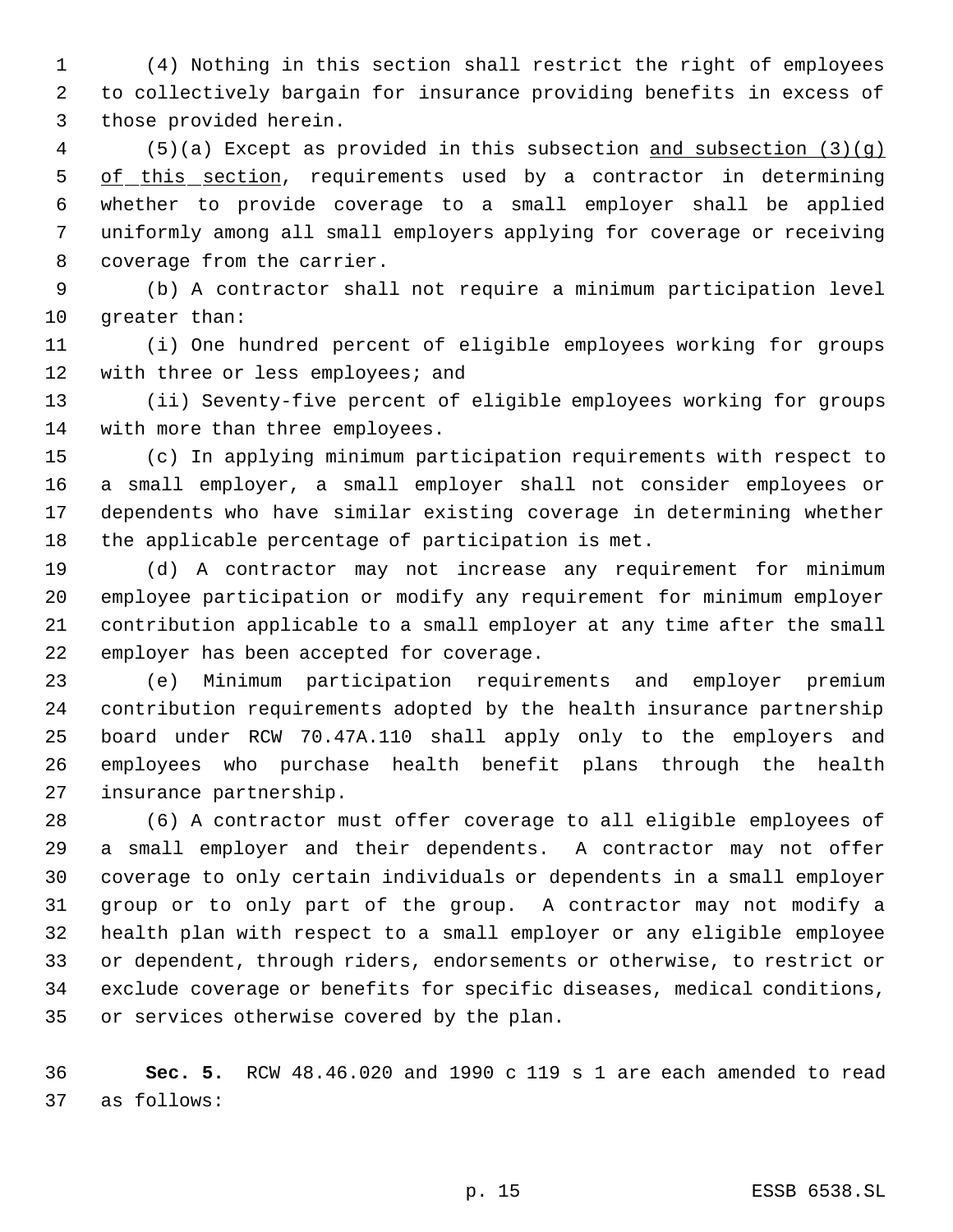As used in this chapter, the terms defined in this section shall have the meanings indicated unless the context indicates otherwise.

 (1) "Health maintenance organization" means any organization receiving a certificate of registration by the commissioner under this chapter which provides comprehensive health care services to enrolled participants of such organization on a group practice per capita prepayment basis or on a prepaid individual practice plan, except for an enrolled participant's responsibility for copayments and/or deductibles, either directly or through contractual or other arrangements with other institutions, entities, or persons, and which qualifies as a health maintenance organization pursuant to RCW 48.46.030 and 48.46.040.

 (2) "Comprehensive health care services" means basic consultative, diagnostic, and therapeutic services rendered by licensed health professionals together with emergency and preventive care, inpatient hospital, outpatient and physician care, at a minimum, and any additional health care services offered by the health maintenance organization.

 (3) "Enrolled participant" means a person who or group of persons which has entered into a contractual arrangement or on whose behalf a contractual arrangement has been entered into with a health maintenance organization to receive health care services.

 (4) "Health professionals" means health care practitioners who are regulated by the state of Washington.

 (5) "Health maintenance agreement" means an agreement for services between a health maintenance organization which is registered pursuant to the provisions of this chapter and enrolled participants of such organization which provides enrolled participants with comprehensive health services rendered to enrolled participants by health professionals, groups, facilities, and other personnel associated with the health maintenance organization.

 (6) "Consumer" means any member, subscriber, enrollee, beneficiary, or other person entitled to health care services under terms of a health maintenance agreement, but not including health professionals, employees of health maintenance organizations, partners, or shareholders of stock corporations licensed as health maintenance organizations.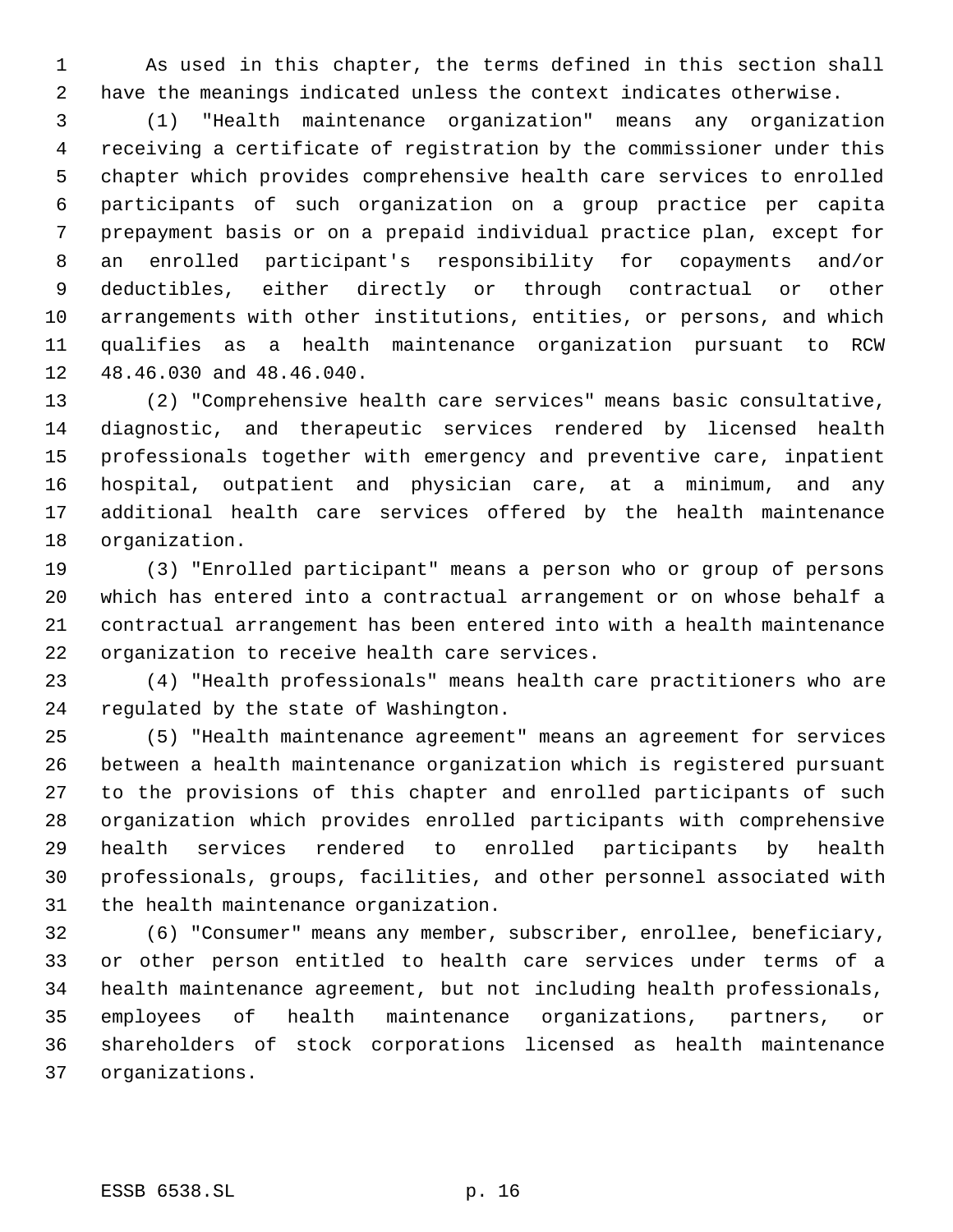(7) "Meaningful role in policy making" means a procedure approved by the commissioner which provides consumers or elected representatives of consumers a means of submitting the views and recommendations of such consumers to the governing board of such organization coupled with reasonable assurance that the board will give regard to such views and recommendations.

 (8) "Meaningful grievance procedure" means a procedure for investigation of consumer grievances in a timely manner aimed at mutual agreement for settlement according to procedures approved by the commissioner, and which may include arbitration procedures.

 (9) "Provider" means any health professional, hospital, or other institution, organization, or person that furnishes any health care services and is licensed or otherwise authorized to furnish such services.

 (10) "Department" means the state department of social and health services.

(11) "Commissioner" means the insurance commissioner.

 (12) "Group practice" means a partnership, association, corporation, or other group of health professionals:

 (a) The members of which may be individual health professionals, clinics, or both individuals and clinics who engage in the coordinated 22 practice of their profession; and

 (b) The members of which are compensated by a prearranged salary, or by capitation payment or drawing account that is based on the number of enrolled participants.

 (13) "Individual practice health care plan" means an association of health professionals in private practice who associate for the purpose of providing prepaid comprehensive health care services on a fee-for-service or capitation basis.

 (14) "Uncovered expenditures" means the costs to the health maintenance organization of health care services that are the obligation of the health maintenance organization for which an enrolled participant would also be liable in the event of the health maintenance organization's insolvency and for which no alternative arrangements have been made as provided herein. The term does not include expenditures for covered services when a provider has agreed not to bill the enrolled participant even though the provider is not paid by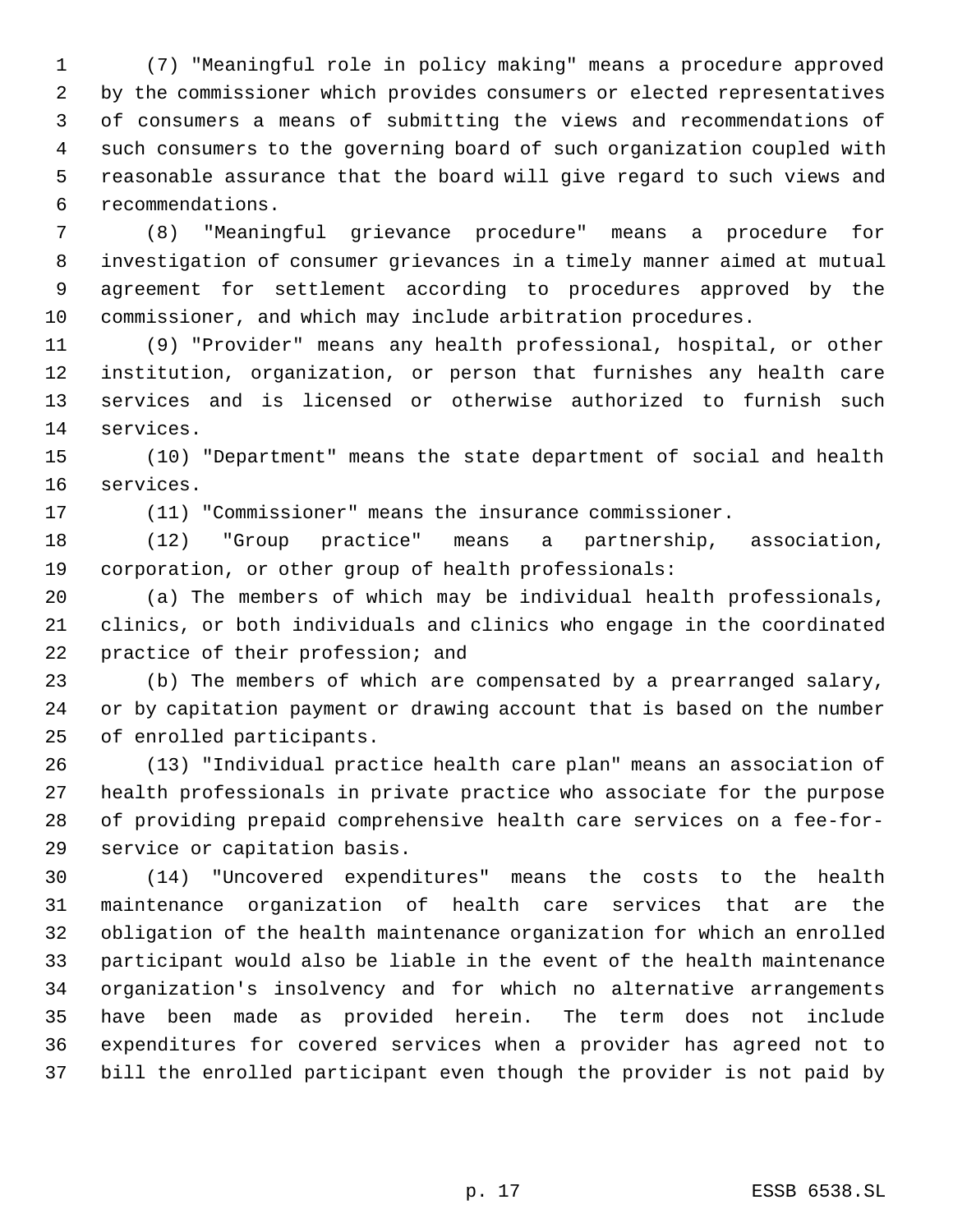the health maintenance organization, or for services that are guaranteed, insured, or assumed by a person or organization other than the health maintenance organization.

 (15) "Copayment" means an amount specified in a subscriber agreement which is an obligation of an enrolled participant for a specific service which is not fully prepaid.

 (16) "Deductible" means the amount an enrolled participant is responsible to pay out-of-pocket before the health maintenance organization begins to pay the costs associated with treatment.

 (17) "Fully subordinated debt" means those debts that meet the requirements of RCW 48.46.235(3) and are recorded as equity.

 (18) "Net worth" means the excess of total admitted assets as defined in RCW 48.12.010 over total liabilities but the liabilities shall not include fully subordinated debt.

 (19) "Participating provider" means a provider as defined in subsection (9) of this section who contracts with the health maintenance organization or with its contractor or subcontractor and has agreed to provide health care services to enrolled participants with an expectation of receiving payment, other than copayment or deductible, directly or indirectly, from the health maintenance organization.

 (20) "Carrier" means a health maintenance organization, an insurer, a health care services contractor, or other entity responsible for the payment of benefits or provision of services under a group or individual agreement.

 (21) "Replacement coverage" means the benefits provided by a succeeding carrier.

 (22) "Insolvent" or "insolvency" means that the organization has been declared insolvent and is placed under an order of liquidation by a court of competent jurisdiction.

 (23) "Census date" means the date upon which a health maintenance organization offering coverage to a small employer must base rate calculations. For a small employer applying for a health benefit plan 34 through a health maintenance organization other than its current health maintenance organization, the census date is the date that final group composition is received by the health maintenance organization. For a 37 small employer that is renewing its health benefit plan through its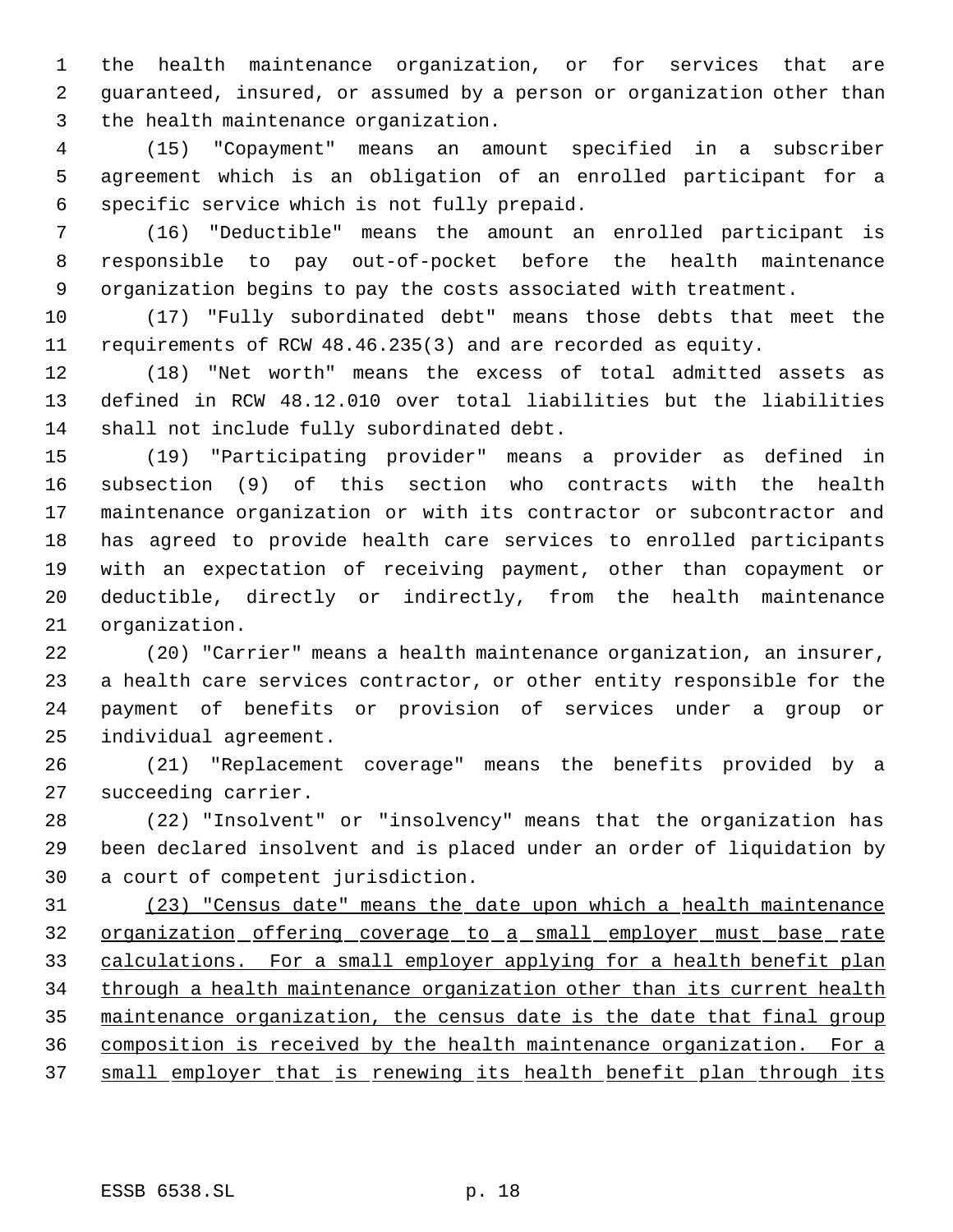existing health maintenance organization, the census date is ninety

2 days prior to the effective date of the renewal.

 **Sec. 6.** RCW 48.46.066 and 2009 c 131 s 3 are each amended to read as follows:

 (1)(a) A health maintenance organization offering any health benefit plan to a small employer, either directly or through an association or member-governed group formed specifically for the purpose of purchasing health care, may offer and actively market to the small employer a health benefit plan featuring a limited schedule of covered health care services. Nothing in this subsection shall preclude a health maintenance organization from offering, or a small employer from purchasing, other health benefit plans that may have more comprehensive benefits than those included in the product offered under this subsection. A health maintenance organization offering a health benefit plan under this subsection shall clearly disclose all the covered benefits to the small employer in a brochure filed with the commissioner.

 (b) A health benefit plan offered under this subsection shall provide coverage for hospital expenses and services rendered by a physician licensed under chapter 18.57 or 18.71 RCW but is not subject to the requirements of RCW 48.46.275, 48.46.280, 48.46.285, 48.46.350, 48.46.355, 48.46.375, 48.46.440, 48.46.480, 48.46.510, 48.46.520, and 48.46.530.

 (2) Nothing in this section shall prohibit a health maintenance organization from offering, or a purchaser from seeking, health benefit plans with benefits in excess of the health benefit plan offered under subsection (1) of this section. All forms, policies, and contracts shall be submitted for approval to the commissioner, and the rates of any plan offered under this section shall be reasonable in relation to the benefits thereto.

 (3) Premium rates for health benefit plans for small employers as defined in this section shall be subject to the following provisions:

 (a) The health maintenance organization shall develop its rates based on an adjusted community rate and may only vary the adjusted community rate for:

- (i) Geographic area;
- (ii) Family size;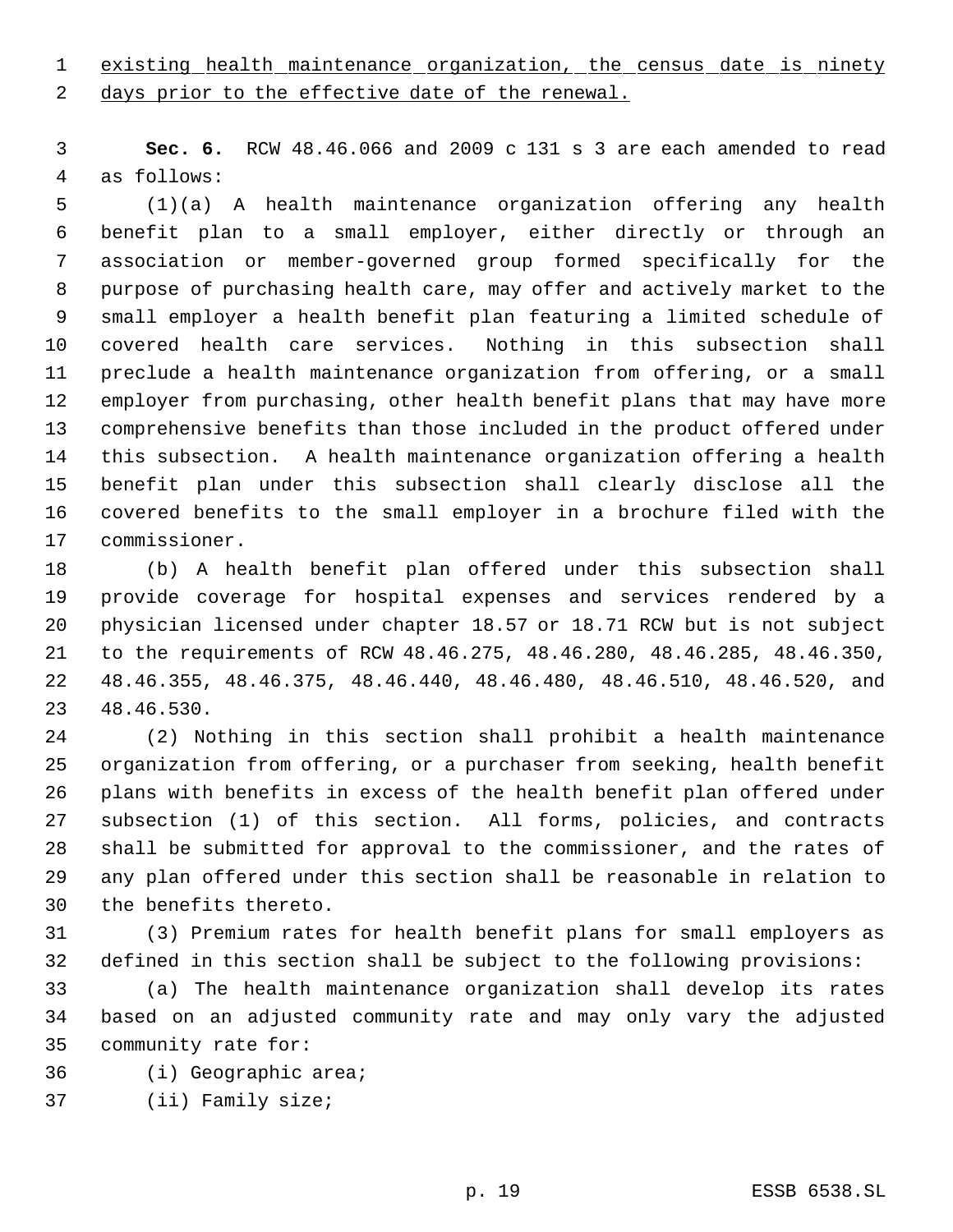(iii) Age; and

(iv) Wellness activities.

 (b) The adjustment for age in (a)(iii) of this subsection may not use age brackets smaller than five-year increments, which shall begin with age twenty and end with age sixty-five. Employees under the age of twenty shall be treated as those age twenty.

 (c) The health maintenance organization shall be permitted to develop separate rates for individuals age sixty-five or older for coverage for which medicare is the primary payer and coverage for which medicare is not the primary payer. Both rates shall be subject to the requirements of this subsection (3).

 (d) The permitted rates for any age group shall be no more than four hundred twenty-five percent of the lowest rate for all age groups on January 1, 1996, four hundred percent on January 1, 1997, and three hundred seventy-five percent on January 1, 2000, and thereafter.

 (e) A discount for wellness activities shall be permitted to reflect actuarially justified differences in utilization or cost attributed to such programs. Up to a twenty percent variance may be allowed for small employers that develop and implement a wellness program or activities that directly improve employee wellness. Employers shall document program activities with the carrier and may, after three years of implementation, request a reduction in premiums based on improved employee health and wellness. While carriers may review the employer's claim history when making a determination regarding whether the employer's wellness program has improved employee health, the carrier may not use maternity or prevention services claims to deny the employer's request. Carriers may consider issues such as improved productivity or a reduction in absenteeism due to illness if submitted by the employer for consideration. Interested employers may also work with the carrier to develop a wellness program and a means to track improved employee health.

 (f) The rate charged for a health benefit plan offered under this section may not be adjusted more frequently than annually except that the premium may be changed to reflect:

(i) Changes to the enrollment of the small employer;

(ii) Changes to the family composition of the employee;

 (iii) Changes to the health benefit plan requested by the small employer; or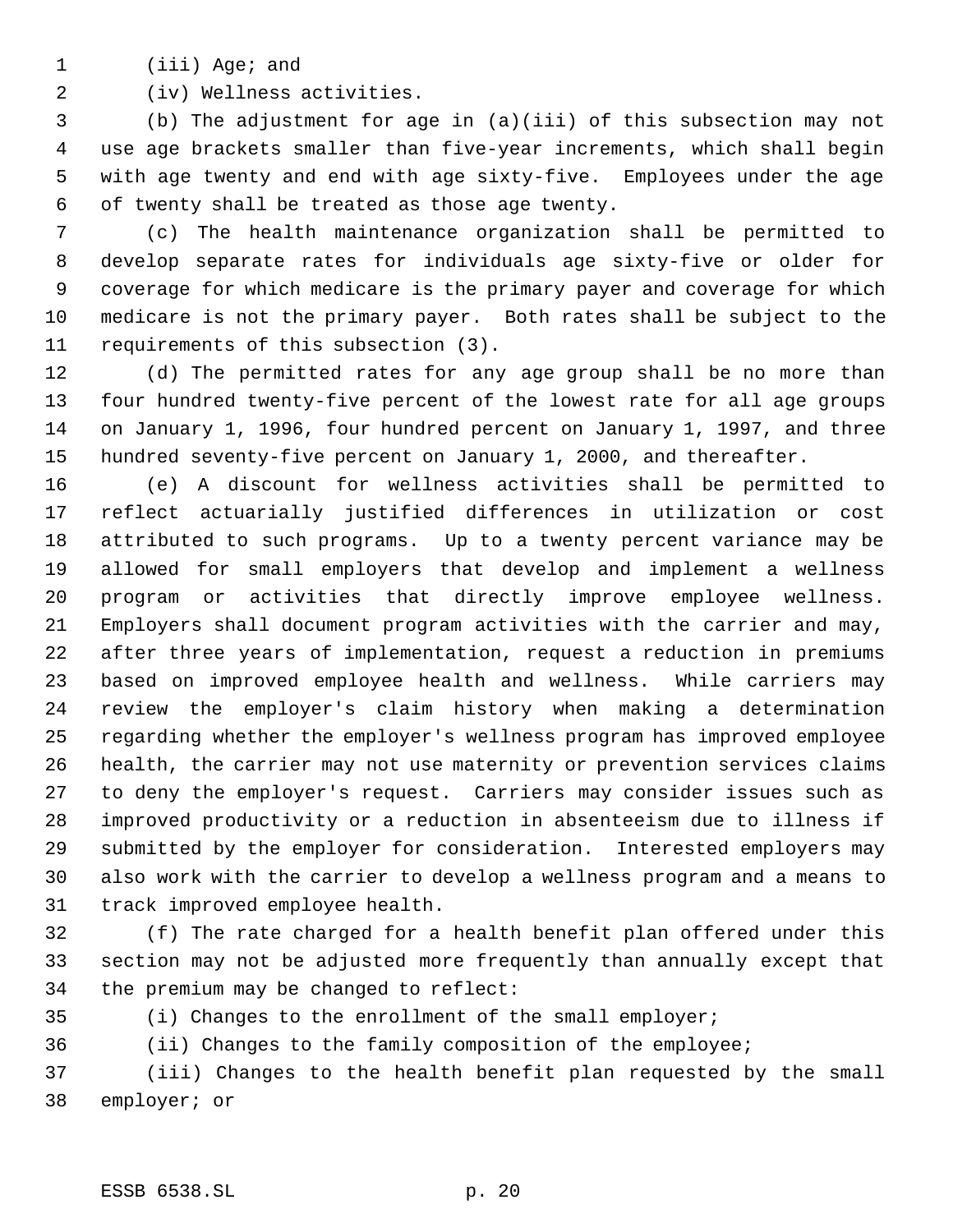(iv) Changes in government requirements affecting the health benefit plan.

 (g) On the census date, as defined in RCW 48.46.020, rating factors shall produce premiums for identical groups that differ only by the 5 amounts attributable to plan design, and differences in census date between new and renewal groups, with the exception of discounts for health improvement programs.

 (h) For the purposes of this section, a health benefit plan that contains a restricted network provision shall not be considered similar coverage to a health benefit plan that does not contain such a provision, provided that the restrictions of benefits to network providers result in substantial differences in claims costs. A carrier may develop its rates based on claims costs due to network provider reimbursement schedules or type of network. This subsection does not restrict or enhance the portability of benefits as provided in RCW 48.43.015.

 (i) Adjusted community rates established under this section shall pool the medical experience of all groups purchasing coverage, including the small group participants in the health insurance partnership established in RCW 70.47A.030. However, annual rate adjustments for each small group health benefit plan may vary by up to plus or minus four percentage points from the overall adjustment of a carrier's entire small group pool, such overall adjustment to be approved by the commissioner, upon a showing by the carrier, certified by a member of the American academy of actuaries that: (i) The variation is a result of deductible leverage, benefit design, or provider network characteristics; and (ii) for a rate renewal period, the projected weighted average of all small group benefit plans will have a revenue neutral effect on the carrier's small group pool. Variations of greater than four percentage points are subject to review by the commissioner, and must be approved or denied within sixty days of submittal. A variation that is not denied within sixty days shall be deemed approved. The commissioner must provide to the carrier a detailed actuarial justification for any denial within thirty days of the denial.

 (j) For health benefit plans purchased through the health insurance partnership established in chapter 70.47A RCW: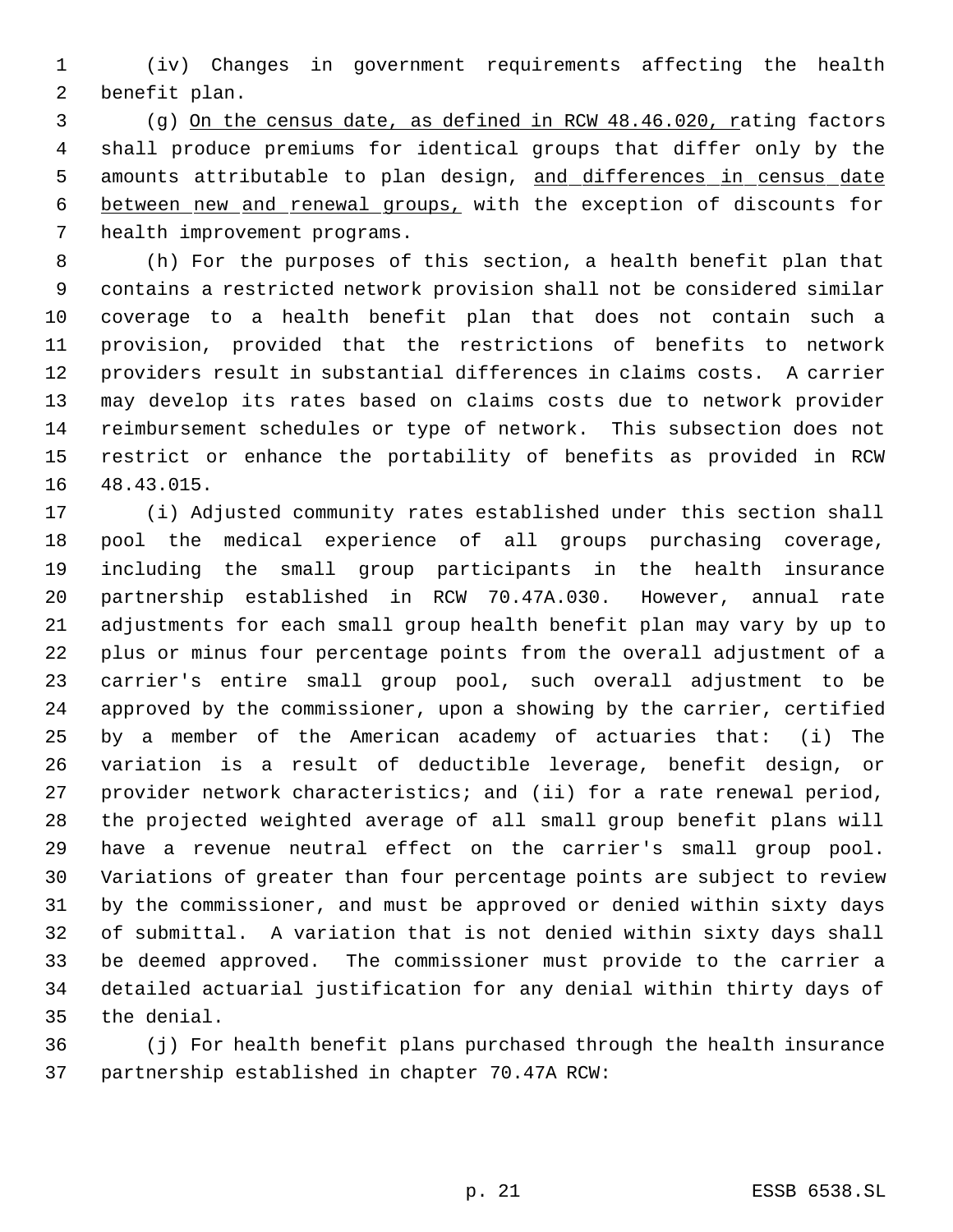(i) Any surcharge established pursuant to RCW 70.47A.030(2)(e) shall be applied only to health benefit plans purchased through the health insurance partnership; and

 (ii) Risk adjustment or reinsurance mechanisms may be used by the health insurance partnership program to redistribute funds to carriers participating in the health insurance partnership based on differences in risk attributable to individual choice of health plans or other factors unique to health insurance partnership participation. Use of such mechanisms shall be limited to the partnership program and will not affect small group health plans offered outside the partnership.

11 (k) If the rate developed under this section varies the adjusted 12 community rate for the factors listed in (a) of this subsection, the 13 date for determining those factors must be no more than ninety days prior to the effective date of the health benefit plan.

 (4) Nothing in this section shall restrict the right of employees to collectively bargain for insurance providing benefits in excess of those provided herein.

 (5)(a) Except as provided in this subsection and subsection (3)(g) 19 of this section, requirements used by a health maintenance organization in determining whether to provide coverage to a small employer shall be applied uniformly among all small employers applying for coverage or receiving coverage from the carrier.

 (b) A health maintenance organization shall not require a minimum participation level greater than:

 (i) One hundred percent of eligible employees working for groups 26 with three or less employees; and

 (ii) Seventy-five percent of eligible employees working for groups with more than three employees.

 (c) In applying minimum participation requirements with respect to a small employer, a small employer shall not consider employees or dependents who have similar existing coverage in determining whether the applicable percentage of participation is met.

 (d) A health maintenance organization may not increase any requirement for minimum employee participation or modify any requirement for minimum employer contribution applicable to a small employer at any time after the small employer has been accepted for coverage.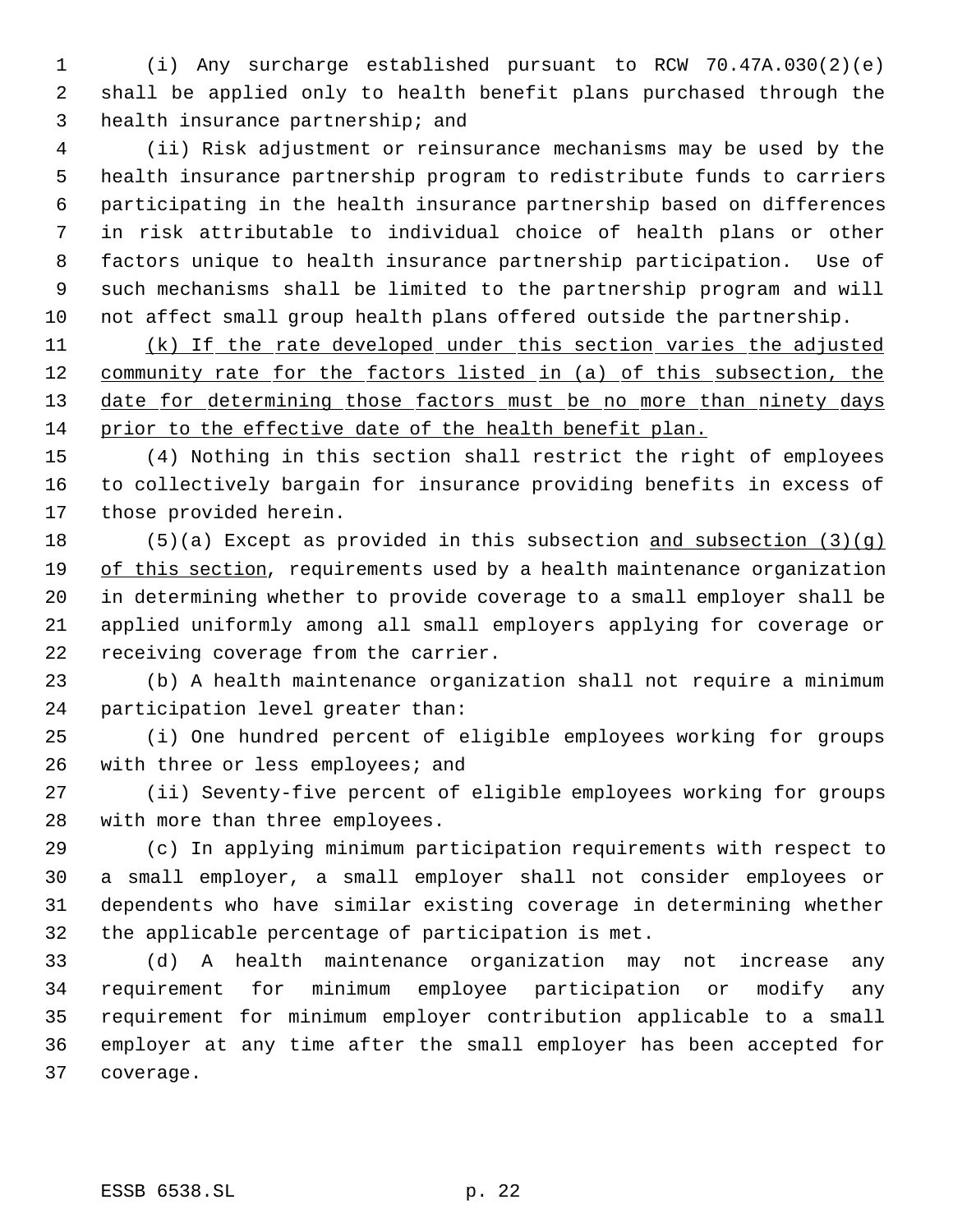(e) Minimum participation requirements and employer premium contribution requirements adopted by the health insurance partnership board under RCW 70.47A.110 shall apply only to the employers and employees who purchase health benefit plans through the health insurance partnership.

 (6) A health maintenance organization must offer coverage to all eligible employees of a small employer and their dependents. A health maintenance organization may not offer coverage to only certain individuals or dependents in a small employer group or to only part of the group. A health maintenance organization may not modify a health plan with respect to a small employer or any eligible employee or dependent, through riders, endorsements or otherwise, to restrict or exclude coverage or benefits for specific diseases, medical conditions, or services otherwise covered by the plan.

 **Sec. 7.** RCW 48.21.045 and 2009 c 131 s 1 are each amended to read as follows:

 (1)(a) An insurer offering any health benefit plan to a small employer, either directly or through an association or member-governed group formed specifically for the purpose of purchasing health care, may offer and actively market to the small employer a health benefit plan featuring a limited schedule of covered health care services. Nothing in this subsection shall preclude an insurer from offering, or a small employer from purchasing, other health benefit plans that may have more comprehensive benefits than those included in the product offered under this subsection. An insurer offering a health benefit plan under this subsection shall clearly disclose all covered benefits to the small employer in a brochure filed with the commissioner.

 (b) A health benefit plan offered under this subsection shall provide coverage for hospital expenses and services rendered by a physician licensed under chapter 18.57 or 18.71 RCW but is not subject to the requirements of RCW 48.21.130, 48.21.140, 48.21.141, 48.21.142, 48.21.144, 48.21.146, 48.21.160 through 48.21.197, 48.21.200, 48.21.220, 48.21.225, 48.21.230, 48.21.235, 48.21.244, 48.21.250, 48.21.300, 48.21.310, or 48.21.320.

 (2) Nothing in this section shall prohibit an insurer from offering, or a purchaser from seeking, health benefit plans with benefits in excess of the health benefit plan offered under subsection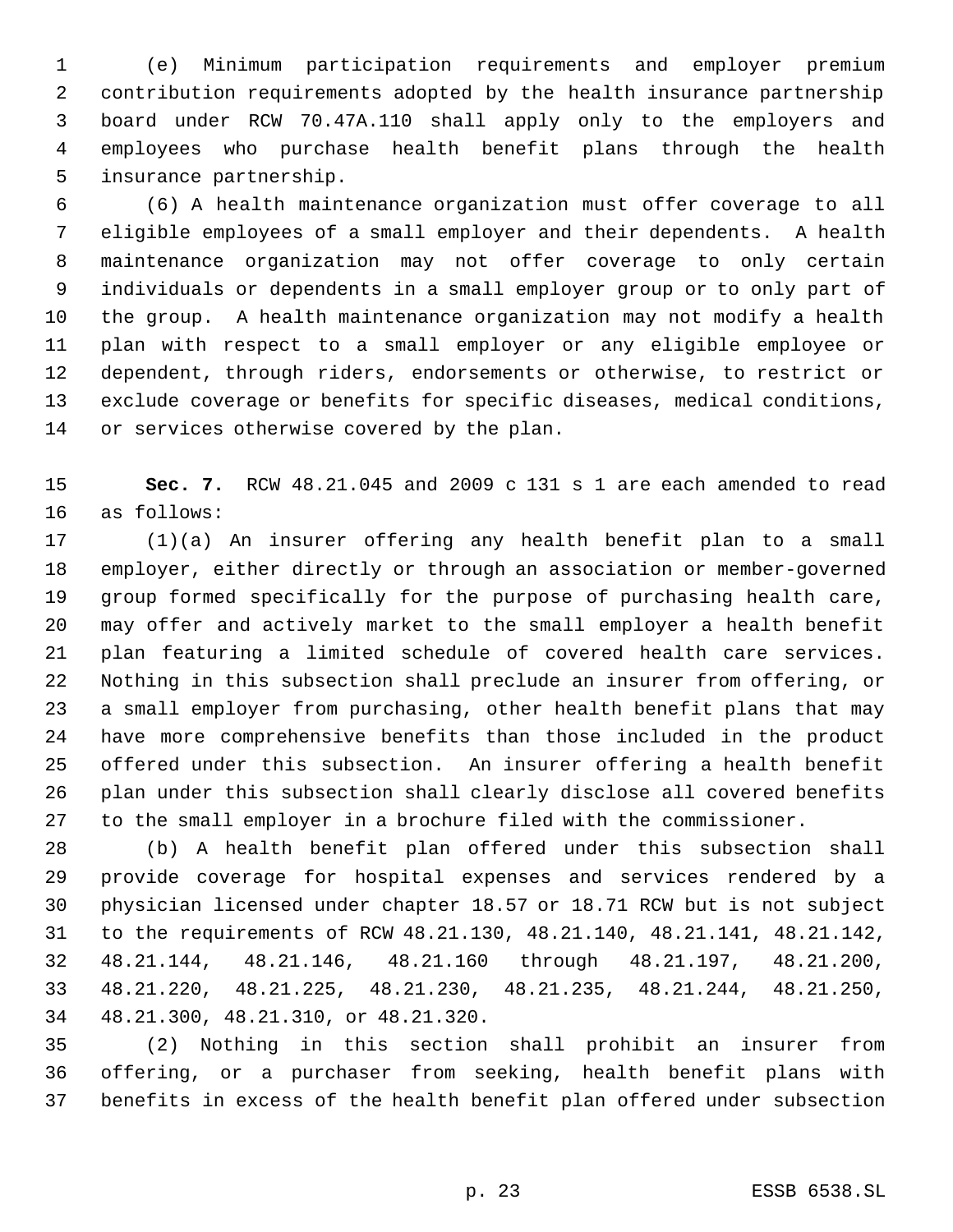(1) of this section. All forms, policies, and contracts shall be submitted for approval to the commissioner, and the rates of any plan offered under this section shall be reasonable in relation to the benefits thereto.

 (3) Premium rates for health benefit plans for small employers as defined in this section shall be subject to the following provisions:

 (a) The insurer shall develop its rates based on an adjusted community rate and may only vary the adjusted community rate for:

- (i) Geographic area;
- 10 (ii) Family size;
- (iii) Age; and
- (iv) Wellness activities.

 (b) The adjustment for age in (a)(iii) of this subsection may not use age brackets smaller than five-year increments, which shall begin with age twenty and end with age sixty-five. Employees under the age of twenty shall be treated as those age twenty.

 (c) The insurer shall be permitted to develop separate rates for individuals age sixty-five or older for coverage for which medicare is the primary payer and coverage for which medicare is not the primary payer. Both rates shall be subject to the requirements of this subsection (3).

 (d) The permitted rates for any age group shall be no more than four hundred twenty-five percent of the lowest rate for all age groups on January 1, 1996, four hundred percent on January 1, 1997, and three hundred seventy-five percent on January 1, 2000, and thereafter.

 (e) A discount for wellness activities shall be permitted to reflect actuarially justified differences in utilization or cost attributed to such programs. Up to a twenty percent variance may be allowed for small employers that develop and implement a wellness program or activities that directly improve employee wellness. Employers shall document program activities with the carrier and may, after three years of implementation, request a reduction in premiums based on improved employee health and wellness. While carriers may review the employer's claim history when making a determination regarding whether the employer's wellness program has improved employee health, the carrier may not use maternity or prevention services claims to deny the employer's request. Carriers may consider issues such as improved productivity or a reduction in absenteeism due to illness if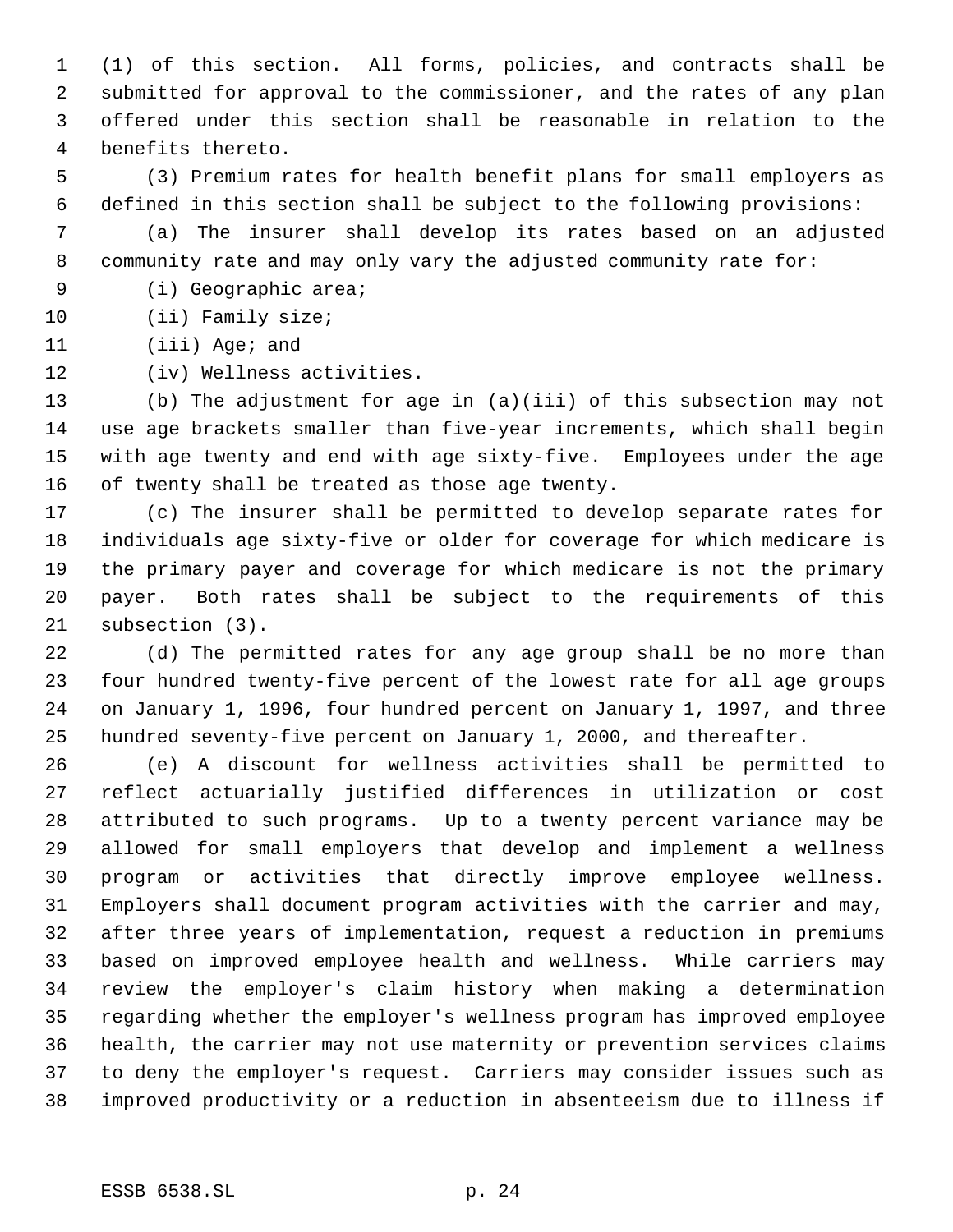submitted by the employer for consideration. Interested employers may also work with the carrier to develop a wellness program and a means to track improved employee health.

 (f) The rate charged for a health benefit plan offered under this section may not be adjusted more frequently than annually except that the premium may be changed to reflect:

(i) Changes to the enrollment of the small employer;

8 (ii) Changes to the family composition of the employee;

 (iii) Changes to the health benefit plan requested by the small employer; or

 (iv) Changes in government requirements affecting the health benefit plan.

13 (g) On the census date, as defined in RCW 48.21.047, rating factors shall produce premiums for identical groups that differ only by the 15 amounts attributable to plan design, and differences in census date 16 between new and renewal groups, with the exception of discounts for health improvement programs.

 (h) For the purposes of this section, a health benefit plan that contains a restricted network provision shall not be considered similar coverage to a health benefit plan that does not contain such a provision, provided that the restrictions of benefits to network providers result in substantial differences in claims costs. A carrier may develop its rates based on claims costs due to network provider reimbursement schedules or type of network. This subsection does not restrict or enhance the portability of benefits as provided in RCW 48.43.015.

 (i) Adjusted community rates established under this section shall pool the medical experience of all small groups purchasing coverage, including the small group participants in the health insurance partnership established in RCW 70.47A.030. However, annual rate adjustments for each small group health benefit plan may vary by up to plus or minus four percentage points from the overall adjustment of a carrier's entire small group pool, such overall adjustment to be approved by the commissioner, upon a showing by the carrier, certified by a member of the American academy of actuaries that: (i) The variation is a result of deductible leverage, benefit design, or provider network characteristics; and (ii) for a rate renewal period, the projected weighted average of all small group benefit plans will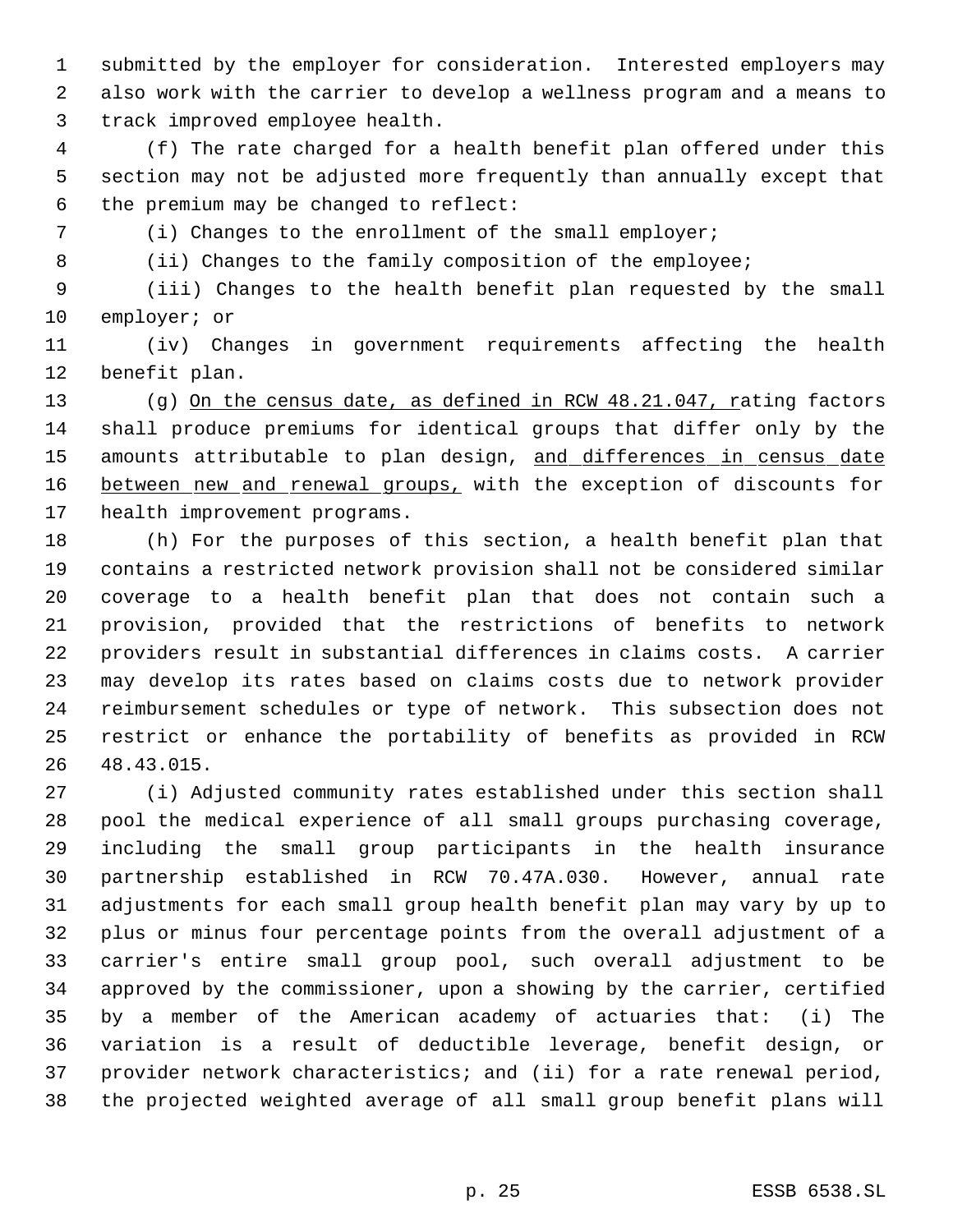have a revenue neutral effect on the carrier's small group pool. Variations of greater than four percentage points are subject to review by the commissioner, and must be approved or denied within sixty days of submittal. A variation that is not denied within sixty days shall be deemed approved. The commissioner must provide to the carrier a detailed actuarial justification for any denial within thirty days of the denial.

 (j) For health benefit plans purchased through the health insurance partnership established in chapter 70.47A RCW:

 (i) Any surcharge established pursuant to RCW 70.47A.030(2)(e) shall be applied only to health benefit plans purchased through the health insurance partnership; and

 (ii) Risk adjustment or reinsurance mechanisms may be used by the health insurance partnership program to redistribute funds to carriers participating in the health insurance partnership based on differences in risk attributable to individual choice of health plans or other factors unique to health insurance partnership participation. Use of such mechanisms shall be limited to the partnership program and will not affect small group health plans offered outside the partnership.

20 (k) If the rate developed under this section varies the adjusted community rate for the factors listed in (a) of this subsection, the 22 date for determining those factors must be no more than ninety days 23 prior to the effective date of the health benefit plan.

 (4) Nothing in this section shall restrict the right of employees to collectively bargain for insurance providing benefits in excess of those provided herein.

27 (5)(a) Except as provided in this subsection  $\underline{\text{and subsection (3)(q)}}$ 28 of this section, requirements used by an insurer in determining whether to provide coverage to a small employer shall be applied uniformly among all small employers applying for coverage or receiving coverage from the carrier.

 (b) An insurer shall not require a minimum participation level greater than:

 (i) One hundred percent of eligible employees working for groups with three or less employees; and

 (ii) Seventy-five percent of eligible employees working for groups with more than three employees.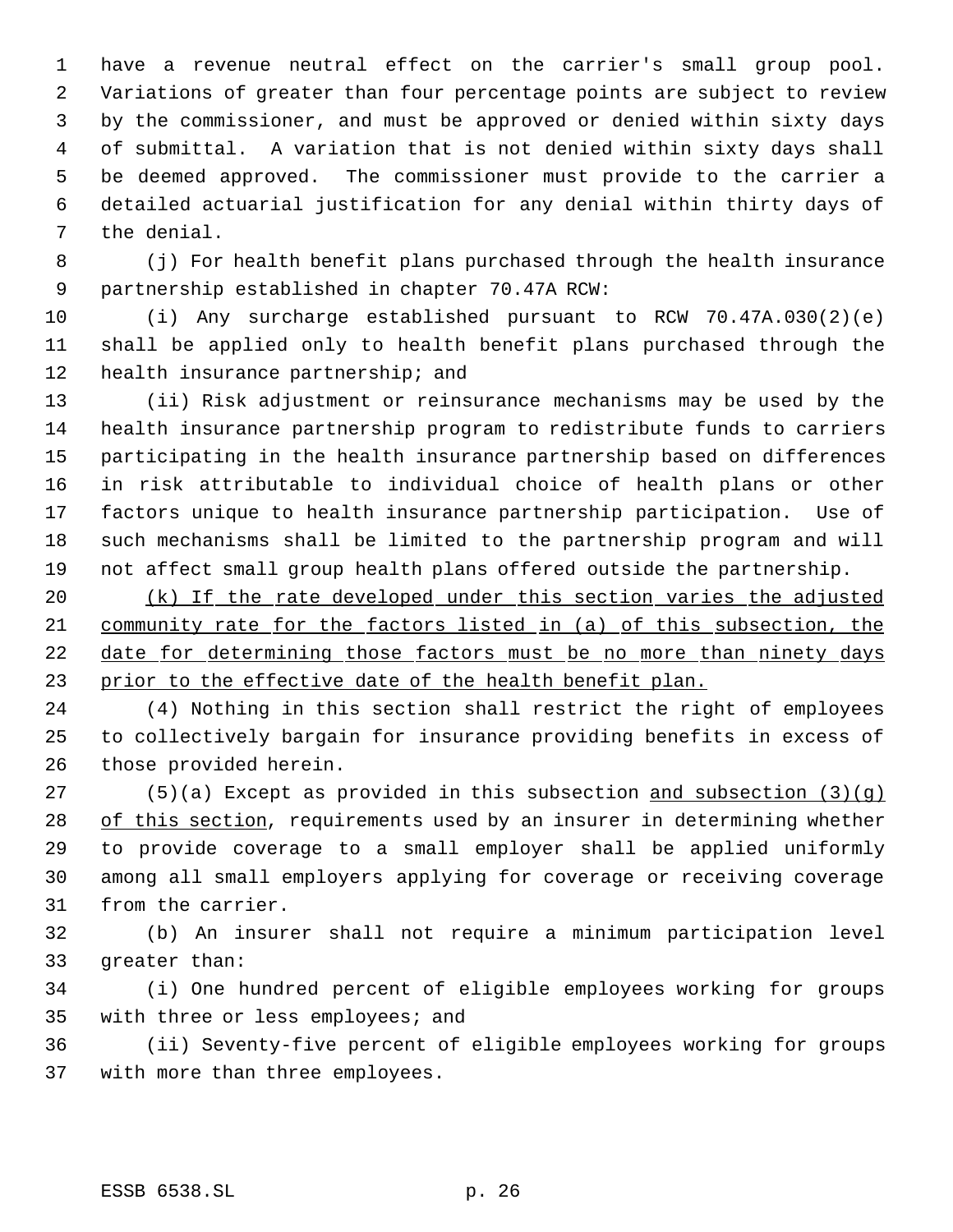(c) In applying minimum participation requirements with respect to a small employer, a small employer shall not consider employees or dependents who have similar existing coverage in determining whether the applicable percentage of participation is met.

 (d) An insurer may not increase any requirement for minimum employee participation or modify any requirement for minimum employer contribution applicable to a small employer at any time after the small employer has been accepted for coverage.

 (e) Minimum participation requirements and employer premium contribution requirements adopted by the health insurance partnership board under RCW 70.47A.110 shall apply only to the employers and employees who purchase health benefit plans through the health insurance partnership.

 (6) An insurer must offer coverage to all eligible employees of a small employer and their dependents. An insurer may not offer coverage to only certain individuals or dependents in a small employer group or to only part of the group. An insurer may not modify a health plan with respect to a small employer or any eligible employee or dependent, through riders, endorsements or otherwise, to restrict or exclude coverage or benefits for specific diseases, medical conditions, or services otherwise covered by the plan.

 (7) As used in this section, "health benefit plan," "small employer," "adjusted community rate," and "wellness activities" mean the same as defined in RCW 48.43.005.

 **Sec. 8.** RCW 48.21.047 and 2005 c 223 s 11 are each amended to read as follows:

 (1) An insurer may not offer any health benefit plan to any small employer without complying with RCW 48.21.045(3).

 (2) Employers purchasing health plans provided through associations or through member-governed groups formed specifically for the purpose of purchasing health care are not small employers and the plans are not subject to RCW 48.21.045(3).

 (3) For purposes of this section, "health benefit plan," "health plan," and "small employer" mean the same as defined in RCW 48.43.005.

 (4) For purposes of this section, "census date" has the same meaning as defined in RCW 48.44.010.